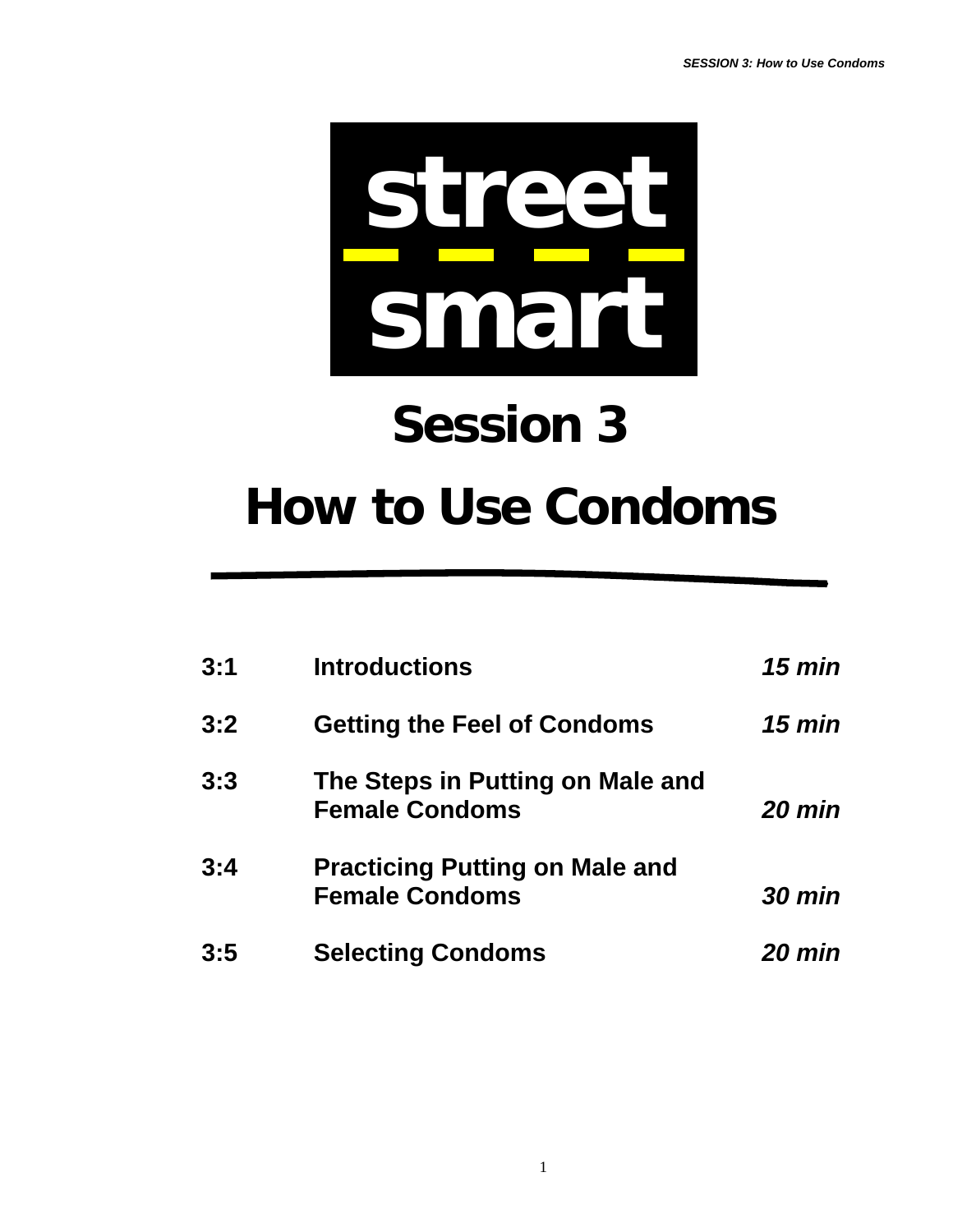# **street smart**

# **Session 3: How to Use Condoms**

### \_\_\_\_\_\_\_\_\_\_\_\_\_\_\_\_\_\_\_\_\_\_\_\_\_\_\_\_\_\_\_\_\_\_\_\_\_\_\_\_\_\_\_\_\_\_\_\_\_\_\_\_\_\_\_\_\_\_\_\_\_\_\_\_\_ **Objectives:**

- 1. Participants will know why using condoms is essential to practicing safer sex.
- 2. Participants will be able to evaluate condoms.
- 3. Participants will demonstrate skills in using both male and female condoms.
- 4. Participants will decrease their anxiety about condom use.

### **\_\_\_\_\_\_\_\_\_\_\_\_\_\_\_\_\_\_\_\_\_\_\_\_\_\_\_\_\_\_\_\_\_\_\_\_\_\_\_\_\_\_\_\_\_\_\_\_\_\_\_\_\_\_\_\_\_\_\_\_\_\_\_\_\_ Rationale:**

Unless a person avoids vaginal, anal, and some forms of oral sex, there is no sure way to practice safer sex without using a condom. Research shows that current use of condoms is very low, and is both variable and inconsistent.

Both male and female youth have to take responsibility for safer sex. Male youth experience far greater pressure to engage in sexual intercourse than do females. Eighty percent of male youth have sexual intercourse before the age of 19. Because many males do not practice safer sex, the responsibility often falls on their female partners. To date, little has been done to help male youth become more responsible for practicing safer sex and birth control. People are not usually taught how to use a condom correctly, or how to protect themselves when engaging in oral sex.

Youth often feel anxiety about condom use. Males frequently expect decreased pleasure and loss of erections. Females are concerned about condoms breaking and leaking. Consequently, attempts to reduce anxiety and to provide youth with skills in purchasing and selecting condoms is important.

The main point of this session is for the participants to be comfortable talking about and using condoms.

\_\_\_\_\_\_\_\_\_\_\_\_\_\_\_\_\_\_\_\_\_\_\_\_\_\_\_\_\_\_\_\_\_\_\_\_\_\_\_\_\_\_\_\_\_\_\_\_\_\_\_\_\_\_\_\_\_\_\_\_\_\_\_\_\_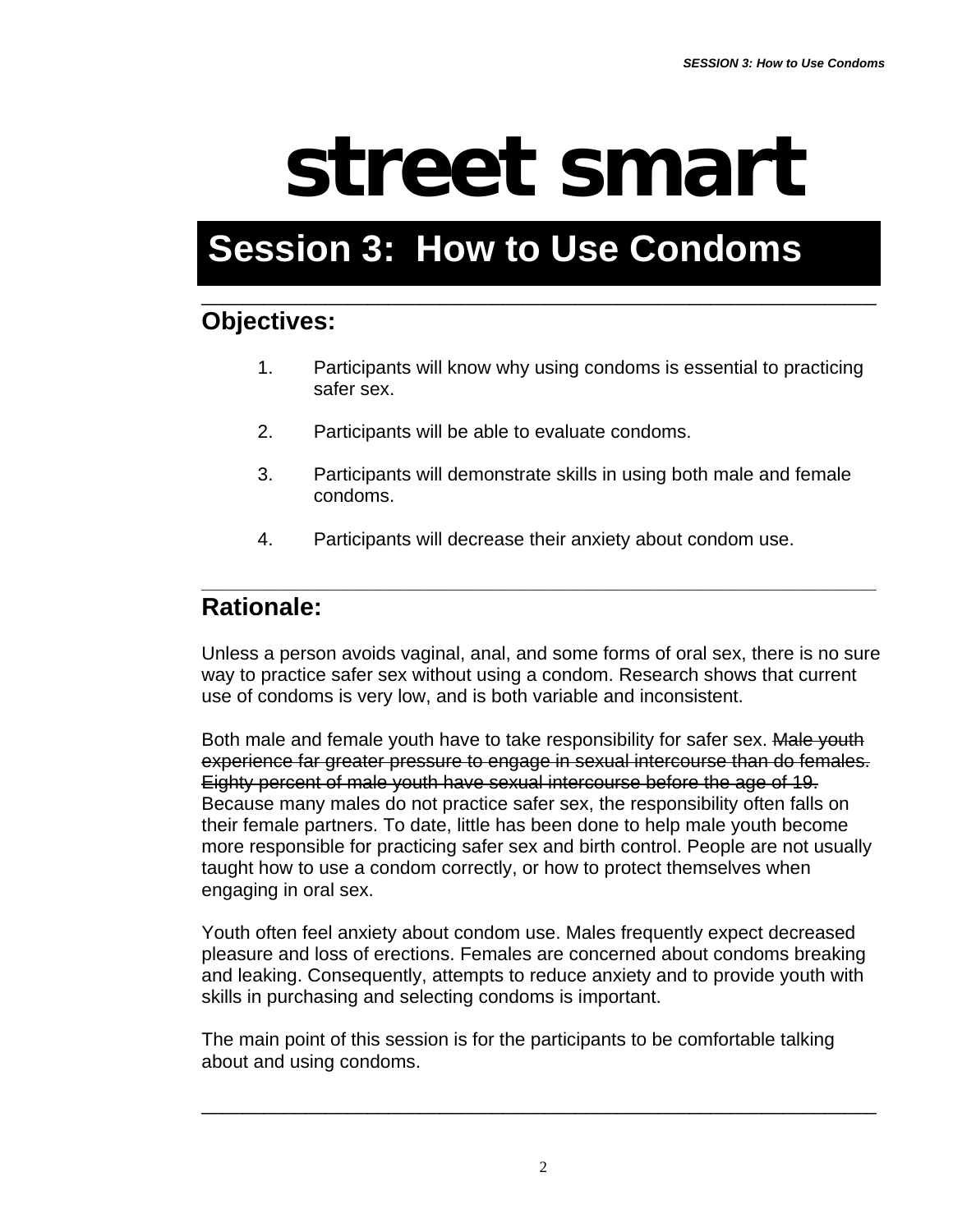### **Procedures:**

- 1. Have participants introduce themselves and indicate what color they think is best for a box of condoms. Check Feeling Thermometer. Also review successes in engaging in safer sex that occurred during the previous week.
- 2. Give every participant condoms to play and do "crazy" things with in order to reduce discomfort.
- 3. Have the group try to figure out the correct sequence of steps in putting on a male condom by using condom cards.
- 4. Have participants become comfortable with the models of the female and male anatomy.
- 5. Have participants practice putting on a male condom, first by putting it on the fingers of their partners, and then on the penis model. Also, role-play convincing someone to touch a lubricant and teaching a younger person to use a condom.
- 6. Have participants practice putting the female condom in the female model.
- 7. Have participants look at different condoms and evaluate them using an evaluation worksheet.
- 8. Share tokens of appreciation and check Feeling Thermometer levels.

**\_\_\_\_\_\_\_\_\_\_\_\_\_\_\_\_\_\_\_\_\_\_\_\_\_\_\_\_\_\_\_\_\_\_\_\_\_\_\_\_\_\_\_\_\_\_\_\_\_\_\_\_\_\_\_\_\_\_\_\_\_\_\_\_\_**

### **Materials:**

Goals of Street Smart

Lottery prize

Tokens

Feeling Thermometer poster

Ground Rules newsprint

Newsprint and marking pens

A wide variety of samples of condoms (including some lambskin ones)

Female and male anatomy models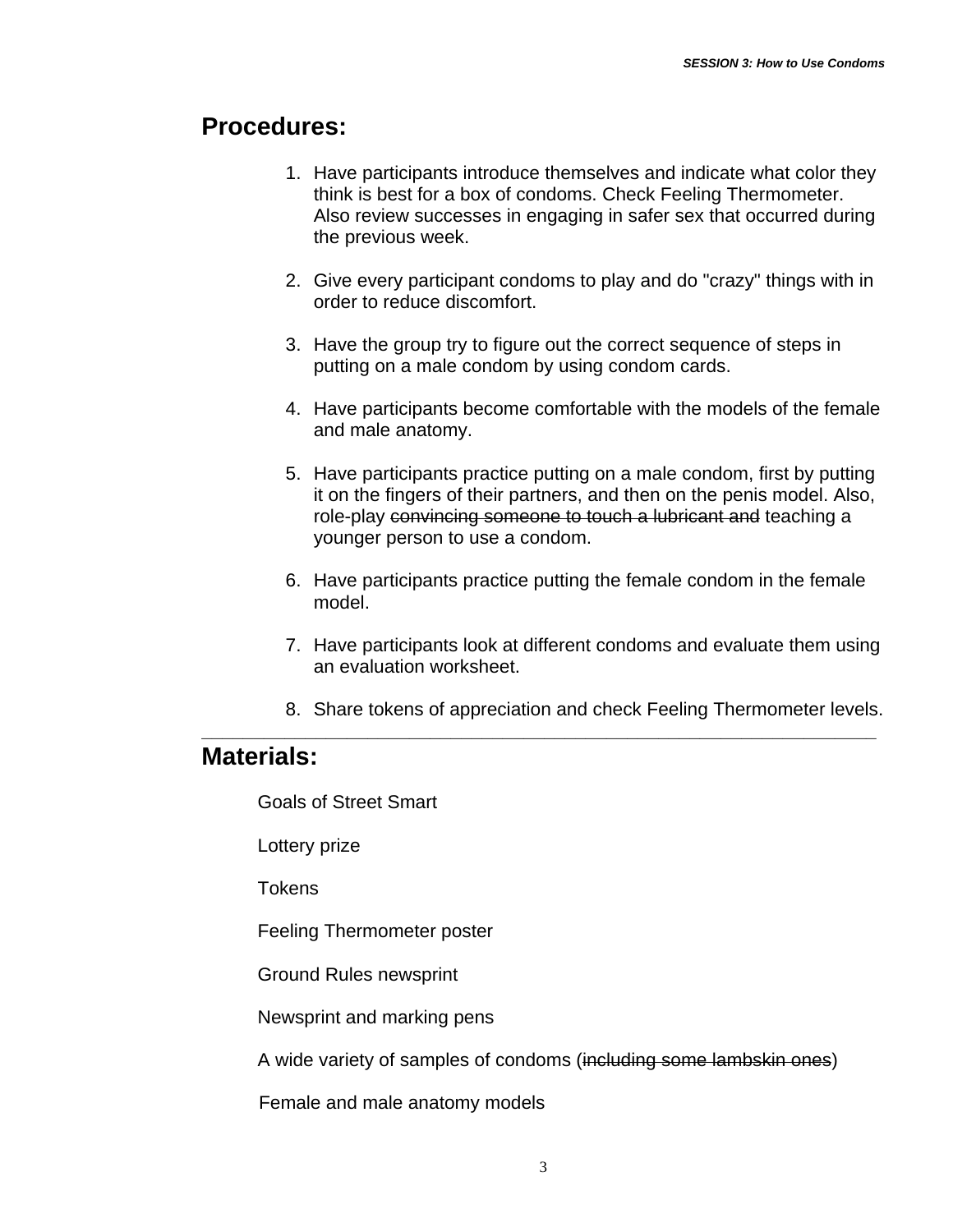Condom Cards

Using a Condom handout

Condom Rating sheets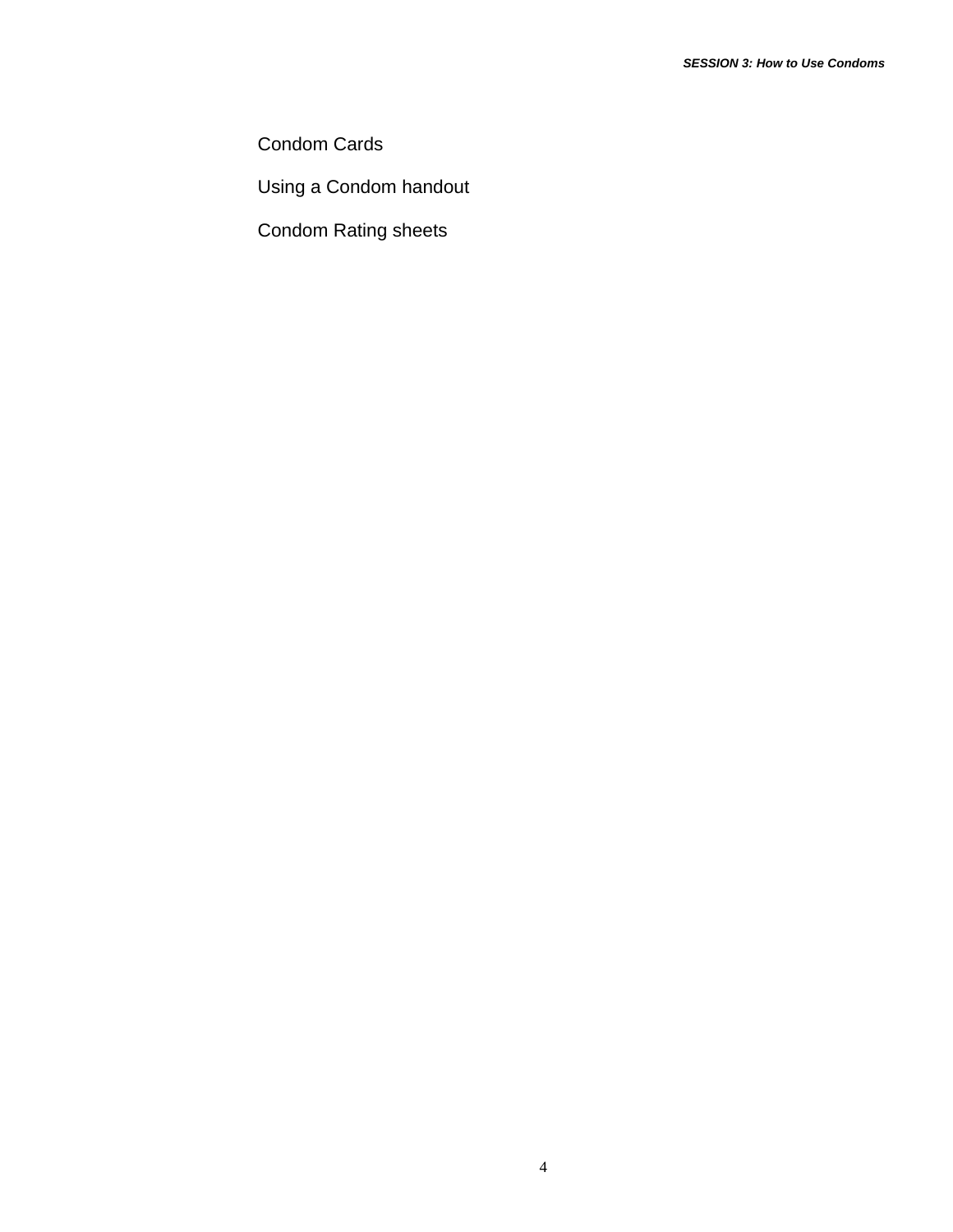### *Exercise 1: Introductions (15 minutes)*

Welcome to Street Smart!

As you may already know, we are trying to learn more skills on how to keep us from getting HIV, and we are working on how to lead the kind of life we want for ourselves.

Let's go around and introduce ourselves. Tell us your name and what color you think is best for a box of condoms.

In other words, if you were buying a box of condoms, what color would you find most appealing?

Just say, "I'm Henry, and blue is the color I would like best on a box of condoms."

I'll start. I'm and I like the color on a box of condoms.

#### *Have everyone give their name and say what color they think is best for a box of condoms*.

Very good.



*Hand out tokens of appreciation to everyone.* 

These are tokens of appreciation.

We use them a lot to show group members how much we appreciate their contributions to the group.

So, if you appreciate someone else's comment or action, please give them a token.

You must say something to the other person when giving a token. It is important to hand the token directly to the other person.

The idea is to share positive feelings with others by distributing your pile of tokens by the end of the session.

*Review last session's homework from the workbook. If someone is new and doesn't have a workbook, give him/her one.*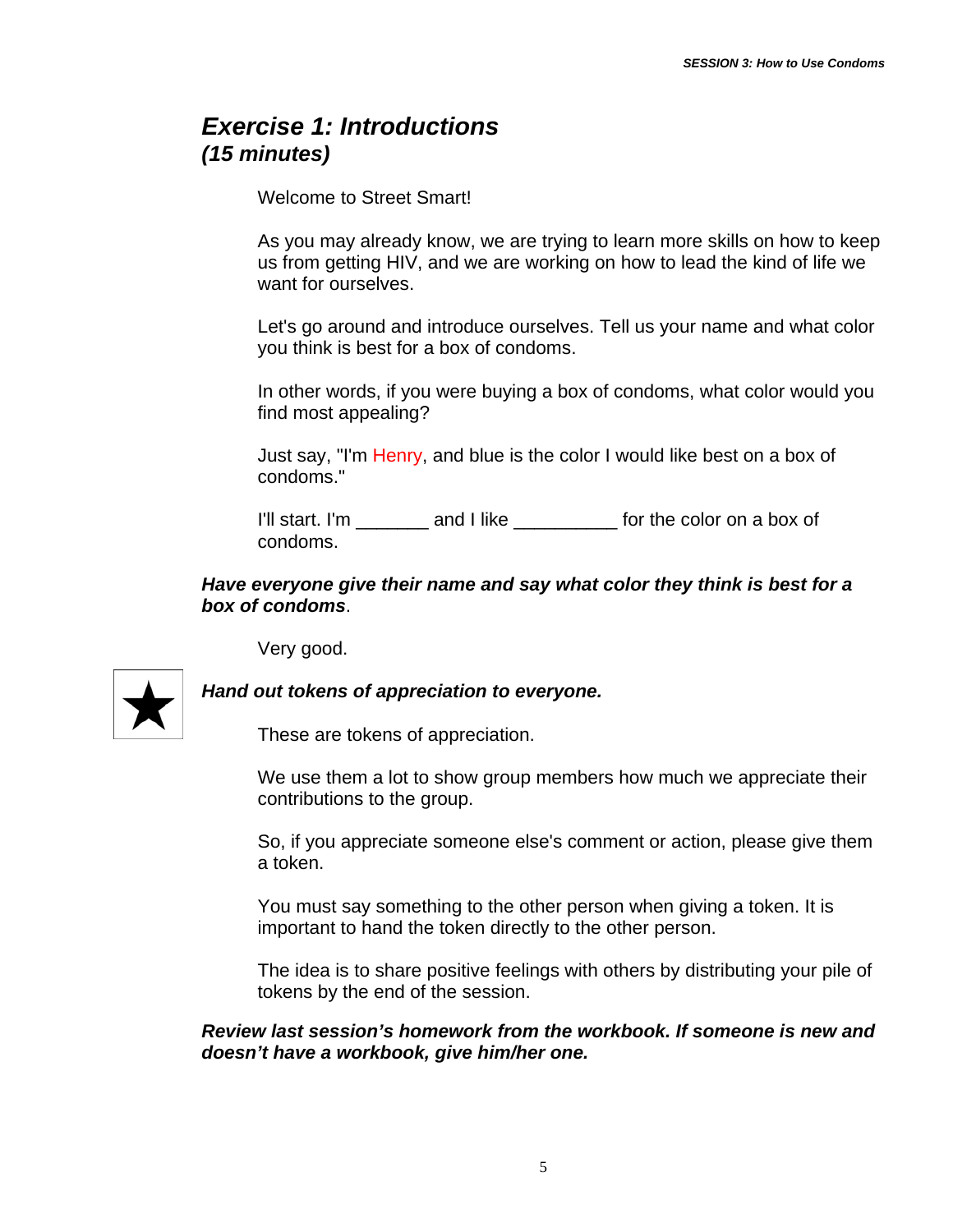For all of you, what did you do in the last 24 hours to keep safer from HIV and STDs?

We are interested in even the smallest thing that you did because we want to see you stay healthy.

Your comments may also help someone else in the group.

Who would like to be the first person to tell us about a success you had in the last week (or since the last session) in keeping safer?

#### *Encourage discussion.*

Great.



*Hand out tokens for any positive behaviors.*

Who has a condom?

*Ask them to hold up their condoms.* 

Great.



*Hand out a special prize to those people carrying a condom (500USh). Let them know that expired condoms have a chance of breaking during sex.*

And for everyone who was on time today, you get a chance to win today's lottery.

*Have the lottery drawing. Each participant draws from a box and 2-3 of them will win a prize (e.g., a food coupon).* 



#### *Put up "GOALS OF STREET SMART." (Also see end of session.)*

During these sessions, we will focus on the feelings and thoughts that lead to actions that are unsafe.

For example:

You are drunk and meet this really sexy guy. You want to have a partner. You go ahead and have unprotected sex.

The goals of Street Smart are to help you stay safer. We will give you the tools, information, and practice to help you keep yourself safe. Our goals are to help you: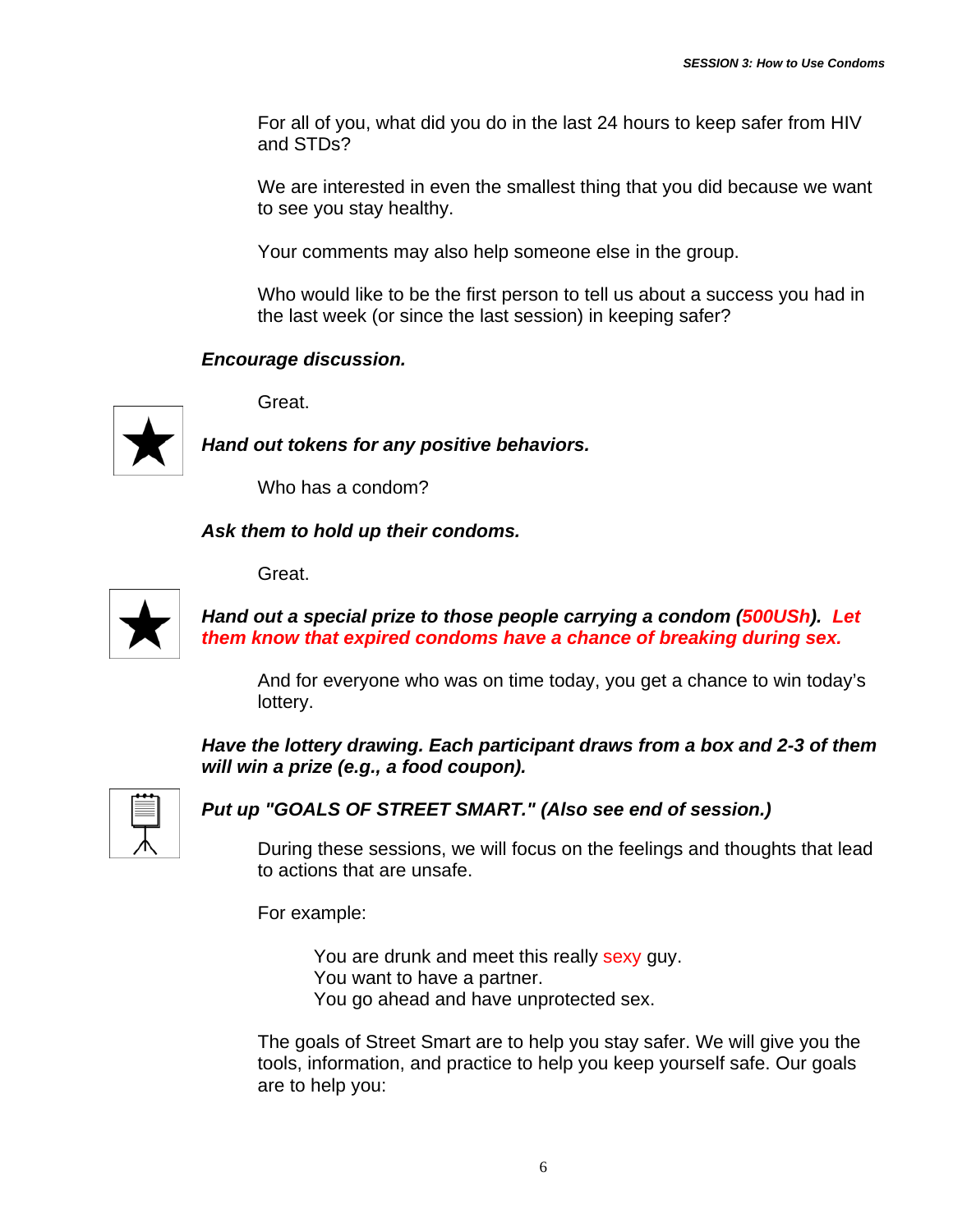- 1. Practice safer sex.
- 2. Get in touch with your feelings.
- 3. Get rid of thoughts that are self-defeating.
- 4. Take control of your life.
- 5. Feel confident about your ability to act safe.
- 6. Know where to go when you are in trouble and need help.
- 7. Know your own patterns of risk.
- 8. Make friends who can help you to stay safer.
- 9. Have fun while changing behaviors.

We are committed to making sure that this is a safe place to share feelings and thoughts, try out new behaviors, give feedback to each other, and to work together.

### *Put up "FEELING THERMOMETER POSTER." (Also see end of session.)*

Here is a Feeling Thermometer.

You can see that being the most uncomfortable is 100 and being very, very comfortable is 0. Where do you think you are?

What is your temperature on the Feeling Thermometer right now?



#### *Have participants look at the poster of the Feeling Thermometer and have them indicate where they are on the thermometer.*

Thank you.

It is quite natural for people to feel uncomfortable at the beginning of something new.

It is important to stay in touch with how much comfort or discomfort you are feeling, and what those feelings mean.

Our role as facilitators is to help you learn how to stay safer.

That means we will present you with many opportunities to practice.

Over the course of these sessions, we will be talking about many different situations that can put people at risk for HIV, STDs, and unwanted pregnancy.

We will be dealing with situations that put you at risk that you may have encountered, and some situations that you may have never encountered.

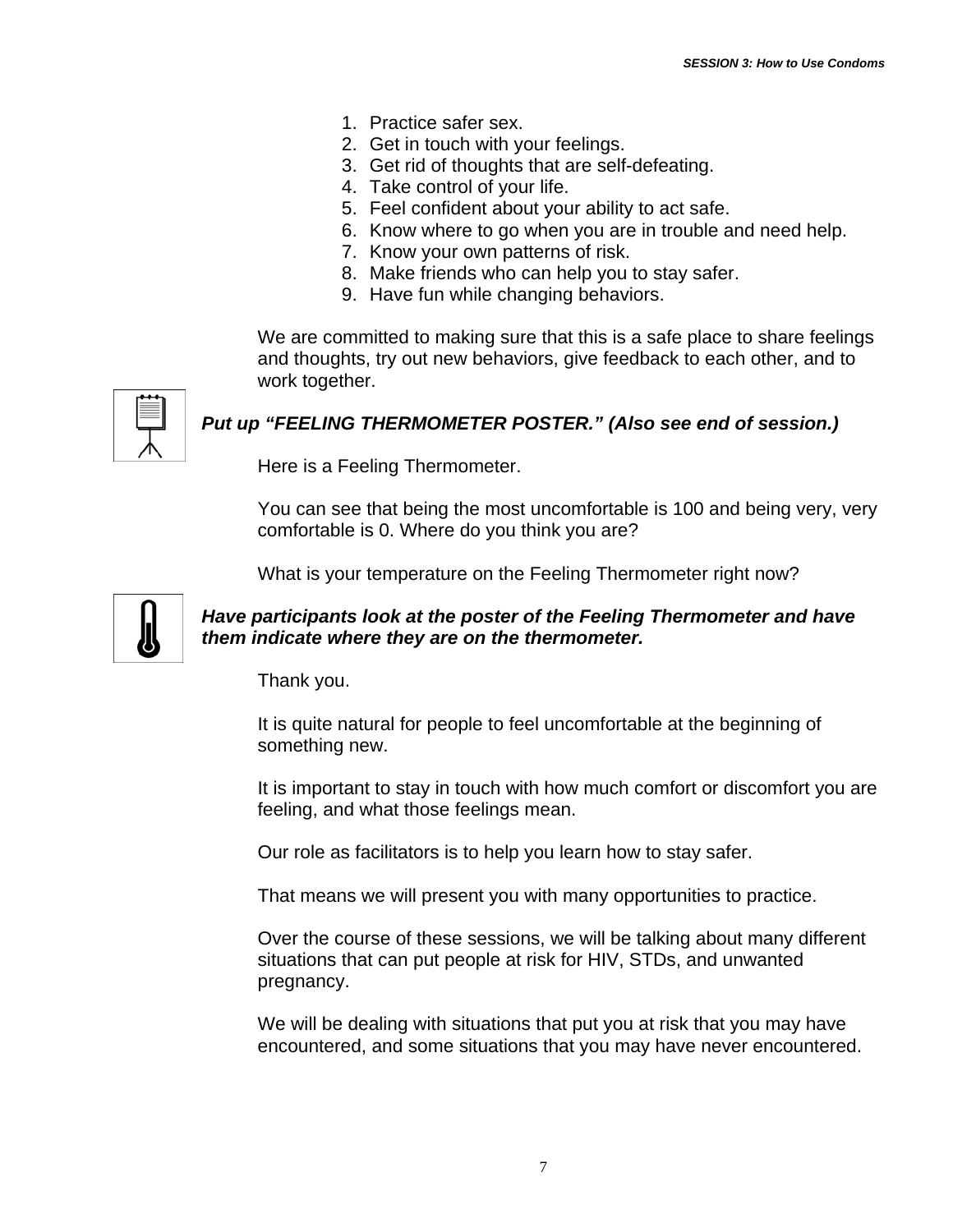The idea is to incorporate many different experiences that can put you at risk, such as sex with persons of the opposite sex, sex with persons of the same sex, using and abusing alcohol and drugs, trading sex for food, drugs, money, or accommodations, and many others.

We don't expect that everyone will have the same experiences. We are all here to learn and help to keep each other safer.

One thing we will do to make it a safe place is to have ground rules.

### *Put up "GROUND RULES" newsprint. (Also see end of session.)*

From our last session, the ground rules for Street Smart are:

- 1. Keep confidentiality. What you say is yours what you hear is theirs.
- 2. Ask questions there are no stupid questions.
- 3. If you are going to be in the group, be involved.
- 4. Don't judge others accept group members as you would want to be accepted.
- 5. Agree to come "one more time" if you think you want to quit, give it a second chance
- 6. Don't come when you are high from drugs or alcohol.

What other rules would you like to add?



#### *Encourage sharing and give out tokens. Catch someone doing something good.*

Great! Let's do the next exercise now.

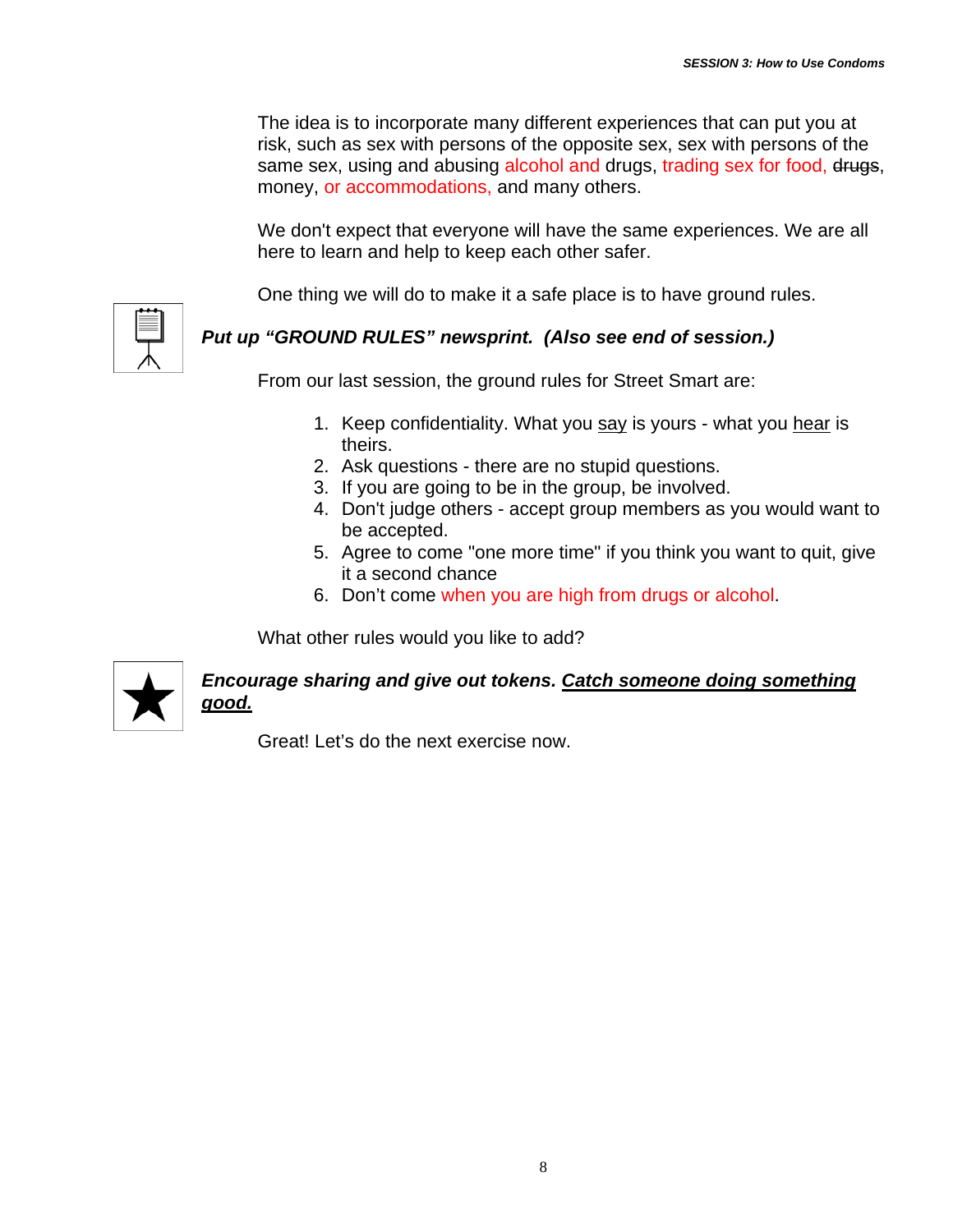# *Exercise 2: Getting the Feel of Condoms (15 minutes)*

Today's session is on how to use a condom.

Unless you use a condom every time you have vaginal, anal, or oral sex then you can't be safe.

So the message is: you must use a condom during sex to be safe.

That is why today's session is so important.

First, let's have a little fun with them.

*Throw or dump or pour 4 or 5 condoms onto each participant's lap or distribute in whatever way seems light, spontaneous, and surprising. Make sure that there are enough condoms for everyone, including a few female condoms for each person. Youth should not pass condoms to each other, as this can create too much social anxiety.*

Now open them up and do whatever seems wild and wacky to you, but don't pass yours to anyone else.

Blow them up, stretch them, chew them, put them on your ear, cover your toe with one - do something fun and silly.



*Model doing all kinds of things with a few condoms. You want participants to feel as free and natural as possible. Allow time for participants to have fun with the condoms. Make sure each participant has opened several and touched them in many ways. Give out tokens for crazy displays. Put a condom on your nose as you walk around and see what's happening.*

That's great!

How do you feel on your Feeling Thermometer?



*Encourage sharing feeling levels and kinds of feelings.*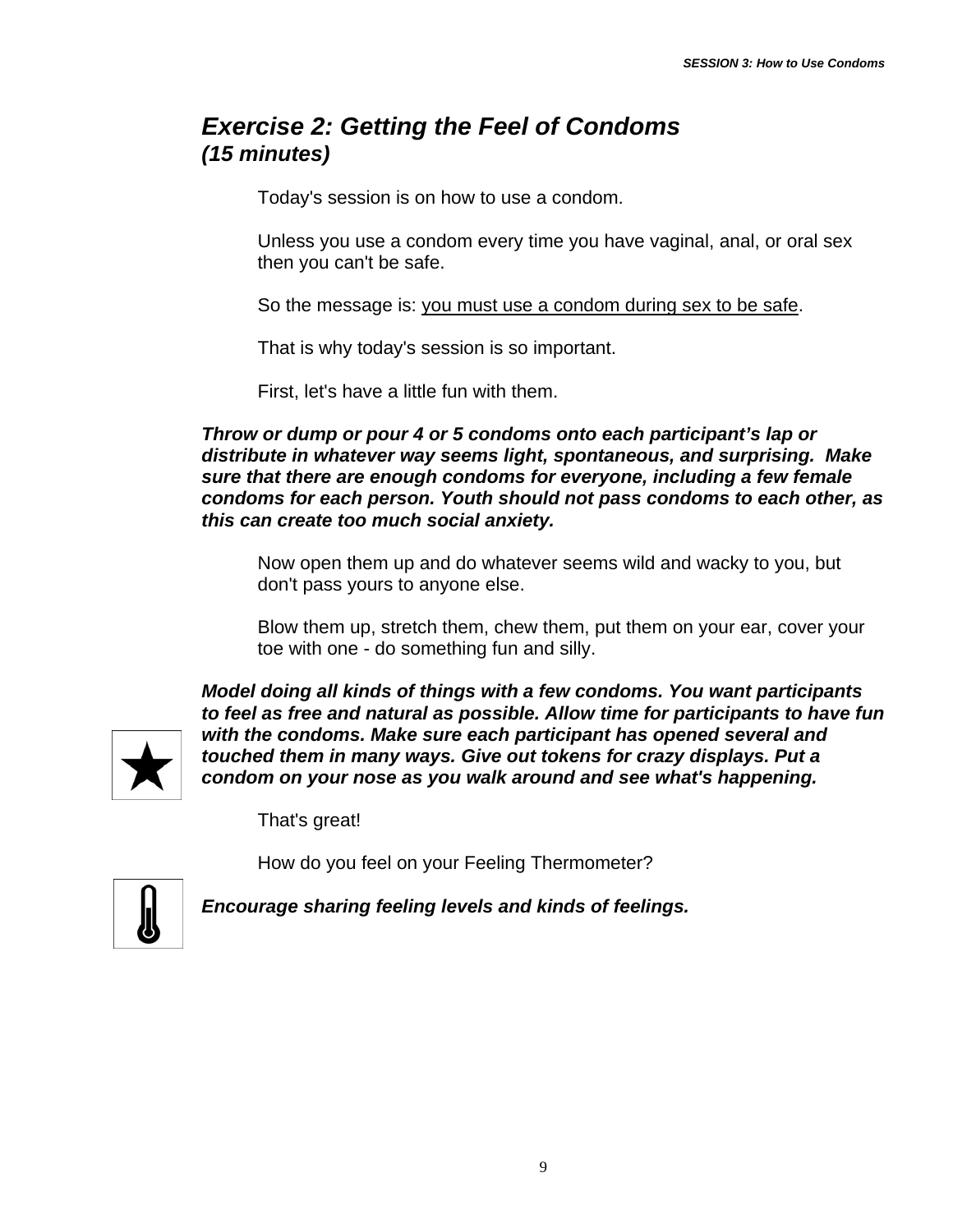## *Exercise 3: The Steps in Putting on Male and Female Condoms (20 minutes)*

*Some youth may have trouble with this exercise and perceive it as difficult. If that occurs, feel free to do a lot of coaching. Also, whenever possible during this entire session, have knowledgeable youth demonstrate condom use to others in the group.* 

I am going to give each person a card containing one of the steps in putting on a male condom.

I want you to form a line with the cards in the correct order.

So the person who has the first step is at the head of the line and the person with the last step is at the end.

Is there anything unclear about this exercise?

*Pass out the "MALE CONDOM CARDS" (See end of session). If there are more cards than people, take a card yourself and have participants tell you where to go. If there are still some leftover cards, place them in plain view. After the order has been determined, ask participants where the remaining cards go. Once their placement has been decided, then some participants can hold two cards to form the correct order.* 

OK - let's put them in order!

*Allow time for participants to form a line in the correct order. When the order of the cards is correct, write or post it on the newsprint. The correct order is: sexual arousal, erection, dab lubricant on penis, leave room at the tip, roll condom on, intercourse, ejaculation, hold on to rim, withdraw penis, loss of erection, and relaxation. The partial loss of erection can go anywhere to show that it can happen any time during sex.* 



*Encourage the sharing of tokens.* 

What did you think of that?

#### *Discuss.*

Are there any steps that a man would do more often than a woman would do?

*Discuss.*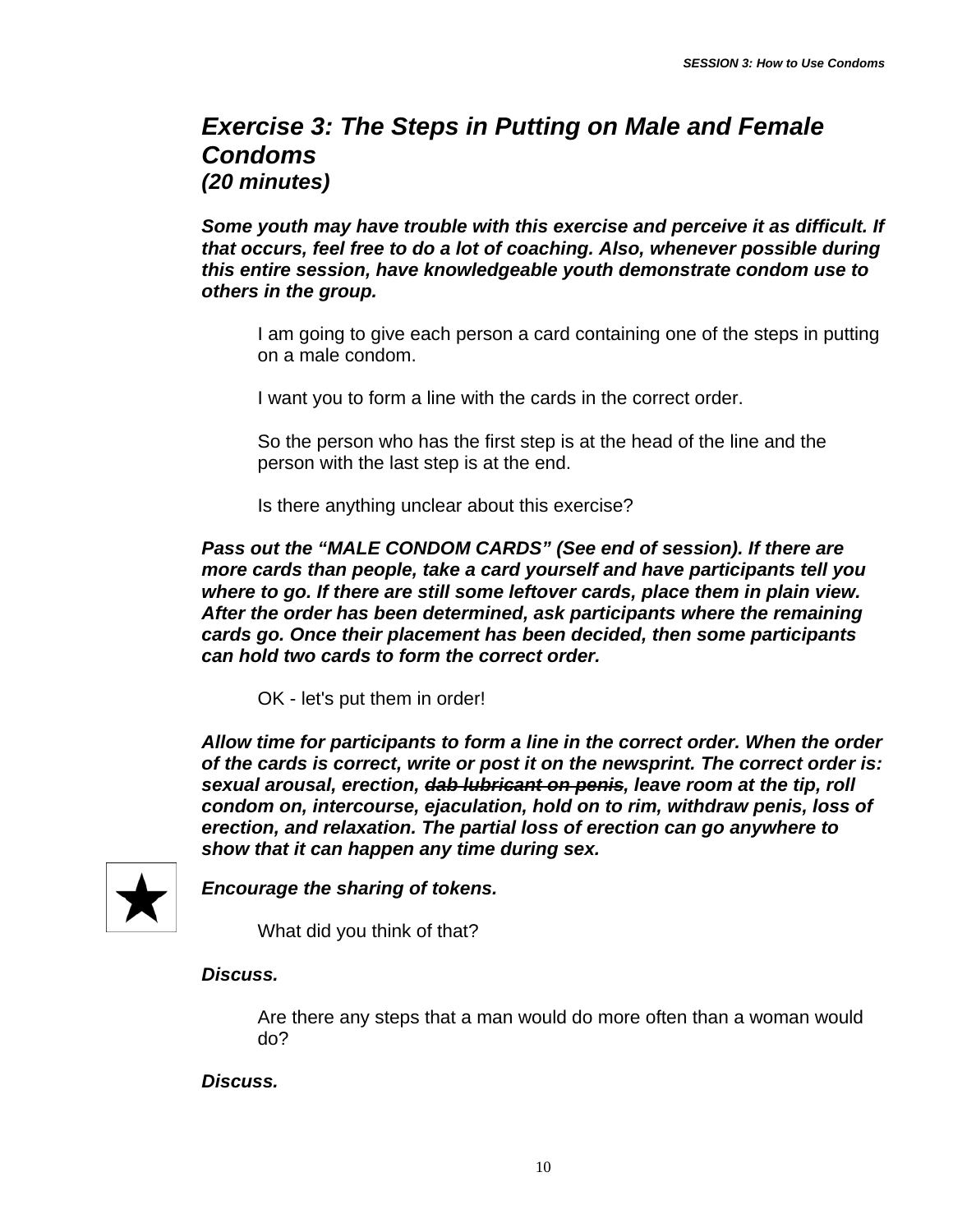Many men will lose their erections during the middle of sex sometime in their life.

There is nothing wrong with them - it just happens.

So what could a couple do if the condom is on, sex hasn't happened, and the erection goes down?

#### *Discuss.*

Tell me if there is anything unclear about the order of the steps.

#### *Discuss.*

Here are some tips on using a male condom that you can take with you.

*Hand out "USING A MALE CONDOM" and go over it briefly. (Also see end of session.) When you make the first point about buying latex only, show them a lambskin condom with a big "X" marked on the package.* 

A female condom has several steps also.

Now I am going to give each person a card containing one of the steps in putting on a female condom.

I want you to form a line with the correct order of steps.

So the person who has the first step in putting on the female condom is at the head of the line and the person who has the last step is at the end.

It's just like the male condom exercise.

*Pass out the "FEMALE CONDOM CARDS" (See end of session). If there are more cards than people, take a card yourself and have participants tell you where to go. If there are still some leftover cards, place them in plain view. After the order has been determined, ask participants where the remaining cards go. Once their placement has been decided, then some participants can hold two cards to form the correct order.* 

OK - Let's put them in order!

*Allow time for the participants to form the correct line. You may need to coach them on this, because it is not as familiar. The correct order is listed in the "Using a Female Condom" handout. (See end of session.)* 

That was great!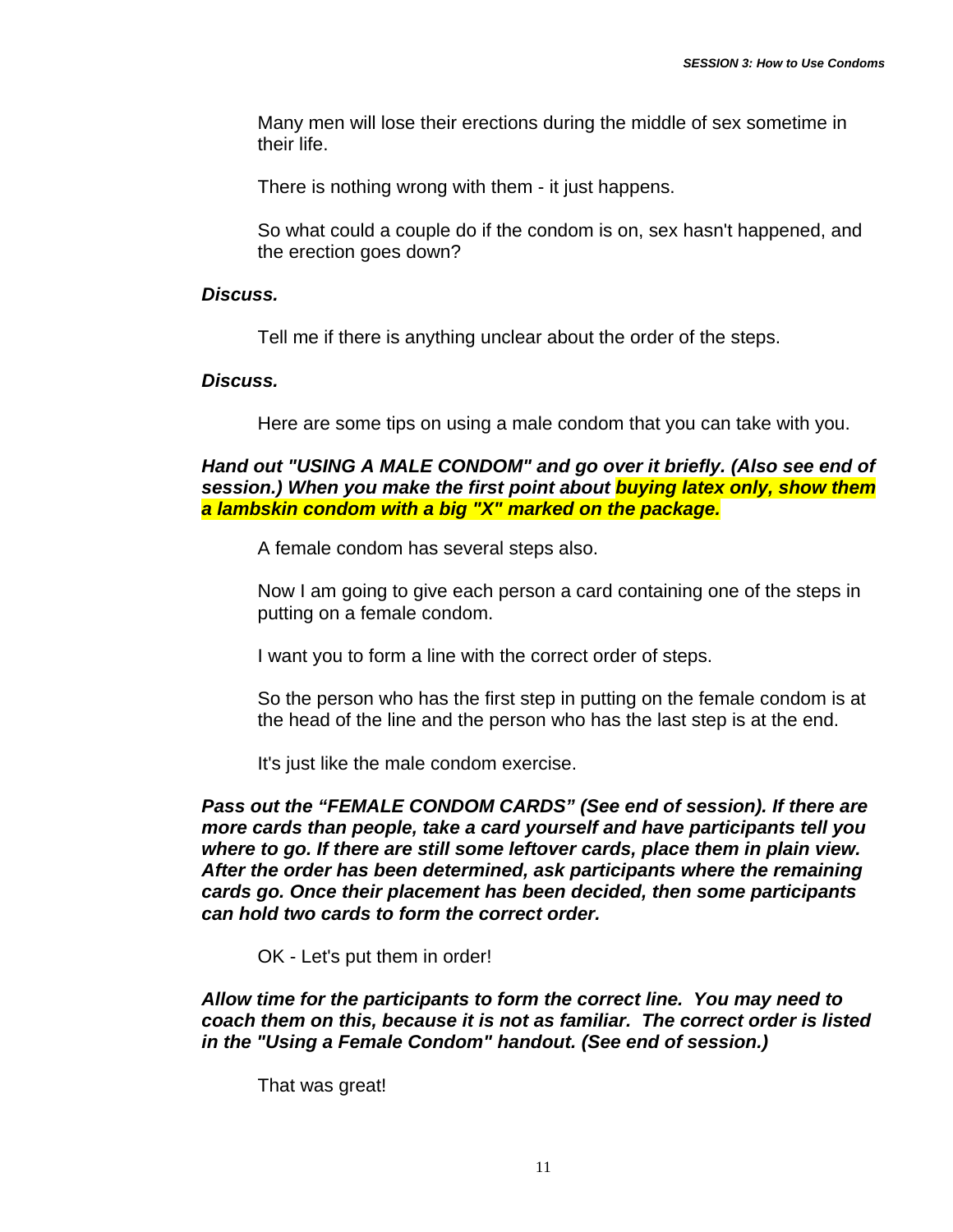

### *Encourage the sharing of tokens.*

Everyone can sit down again now.

#### *Give everyone a copy of the "Using a Female Condom" handout.*

Here's a list of the steps we just put in order.

We'll talk more about the female condom in the next exercise.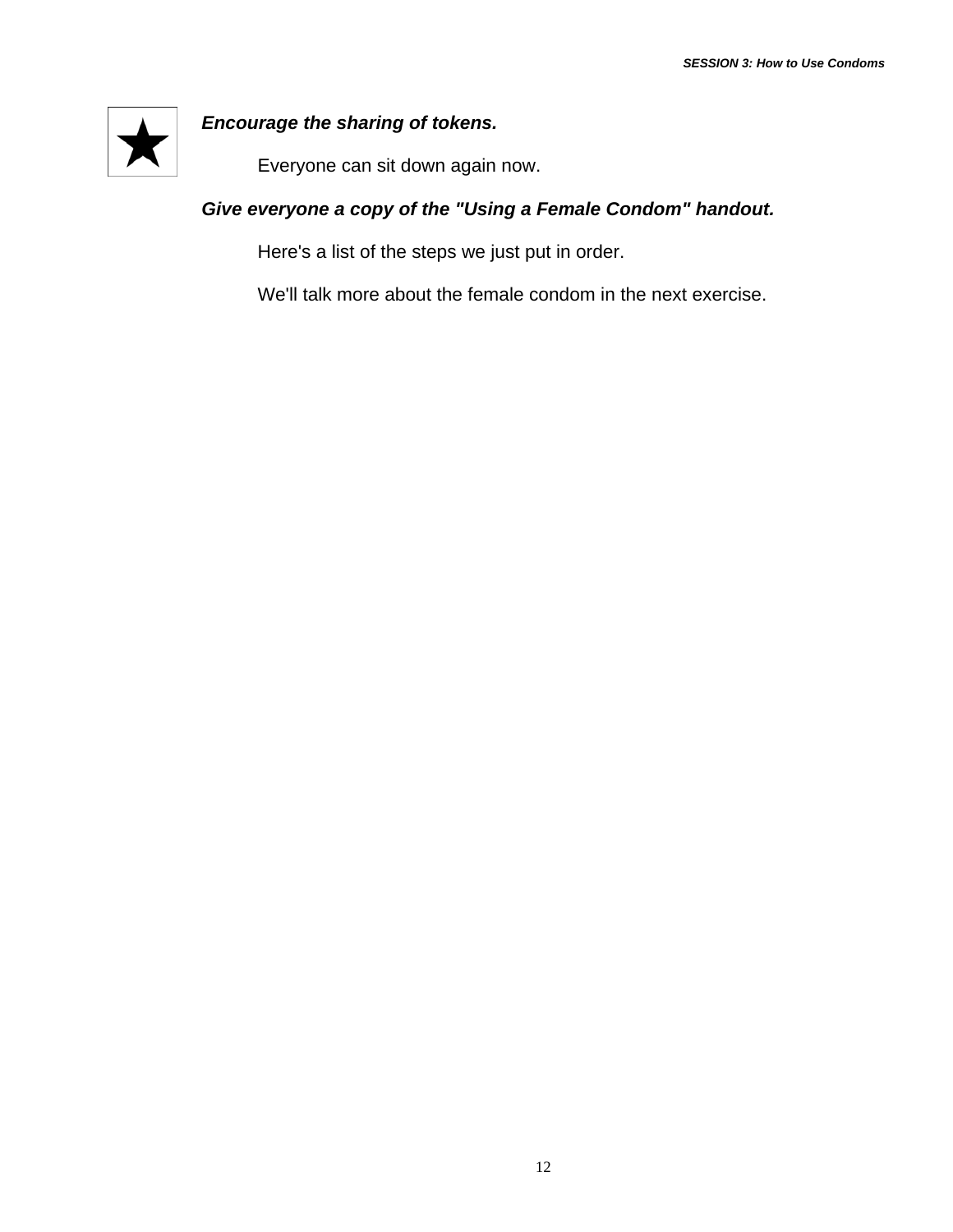### *Exercise 4: Practicing Putting on Male and Female Condoms (30 minutes)*

Now, remember that the main point of this session is for you to be more comfortable everyone here needs to practice putting on a condom.

*For younger participants, having them practice on a partner may be too interpersonal and create social anxiety. Therefore, have them practice on their own hand or a substitute, such as a banana or zucchini. In actuality, using one hand while putting the condom on their other hand or on a banana may be physically more awkward to do than using two hands.* 

We'll have our partner use their fingers to represent the penis.

Who will volunteer to help me so I can show you how to do it?

*Select a volunteer to help you demonstrate putting a condom on someone's fingers. Make sure you have practiced putting a condom on a partner's fingers before trying it in the session. Have the volunteer hold up their three middle fingers together. Talk your way through putting on a condom and taking it off.* 

Here is a latex condom in a package.

#### *Hold it up.*

Latex is the only kind of condom material that keeps HIV from going through it.

I am going to tear open the package carefully so that I don't tear the condom.

#### *Open the package.*

Now I am going to unroll the condom slightly to see if I'm unrolling it in the right direction.

#### *Unroll the condom slightly onto one finger first.*

Now I am going to squeeze a small dab of lubricant inside the tip of the condom. You may not need to do this if the condom is already lubricated.

Lubrication helps when putting on the condom, and it increases sensitivity for the penis.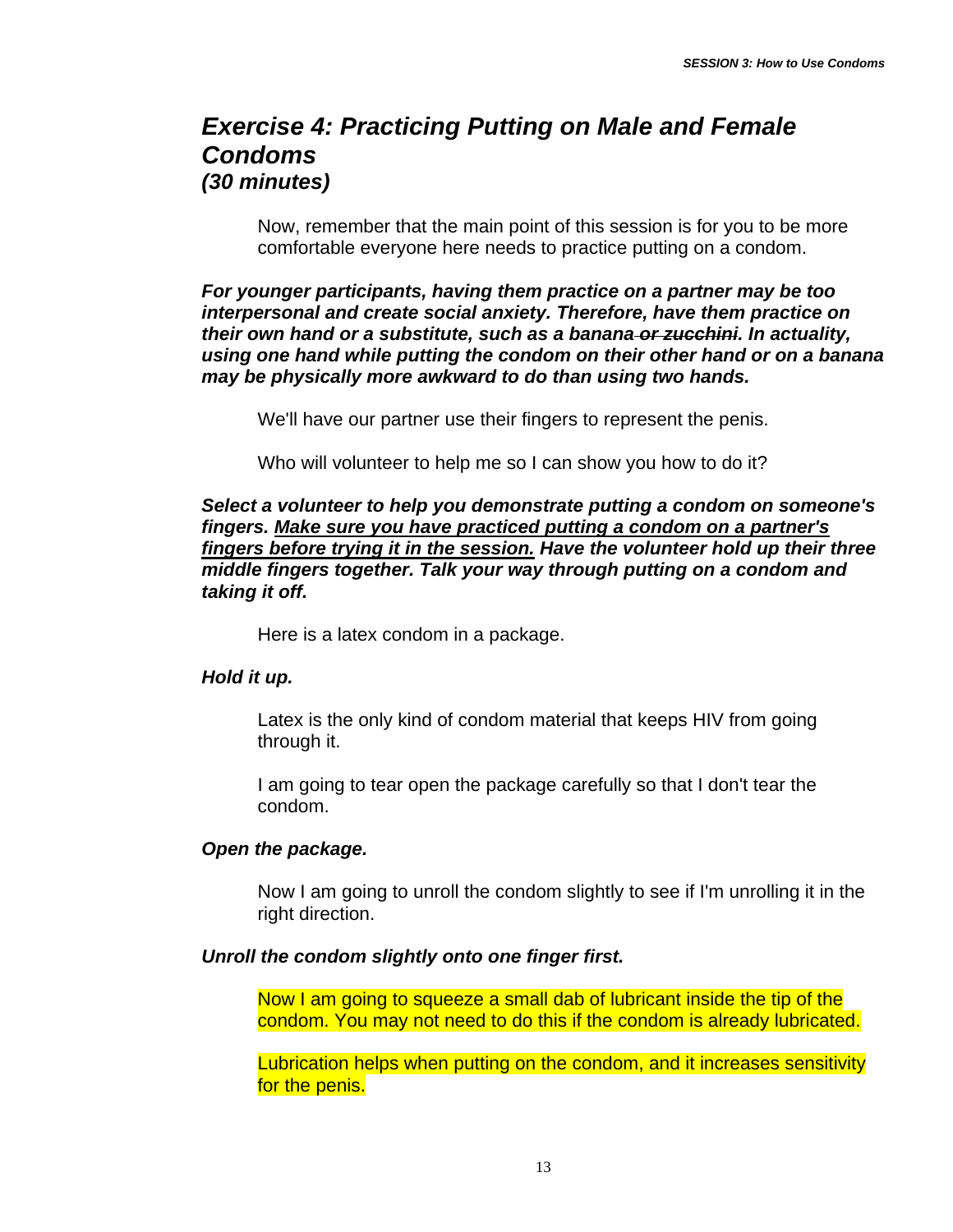By the way, if you have a foreskin or the guy you're putting it on has one, pull it back before putting on the condom.

#### *Squeeze on the lubricant. Be aware that some youth think that lubricants will feel "yucky" or be nasty to get on themselves: "Don't touch me with that stuff!" Later you will do a role-play to deal with this perception.*

Next I am going to unroll the condom farther, pinching some room at the tip.

Some condoms already have a little extra tip built into them to provide space for the ejaculation.

Squeeze out any excess air because it helps prevent the condom from breaking.

#### *Create the space at the tip and squeeze out any air.*

Now roll it all the way down.

#### *Roll the condom all the way down.*

Now let's say that the man has sum ejaculated, and you want to take off the condom.

Before you take off a condom, grasp it firmly at the base of the penis while withdrawing from your partner.

You don't want it to slip off while pulling out.

Next, take it off while he's still hard.

If his penis becomes too small and soft, it is easy for the cum fluid to leak out.

#### *Hold the condom at the base.*

Then you slip the condom off and throw it away.

#### *Slip the condom off and throw it away.*

I want to go back to where I put the lubricant on.

Some people may be uncomfortable about touching a lubricant like K-Y Jelly.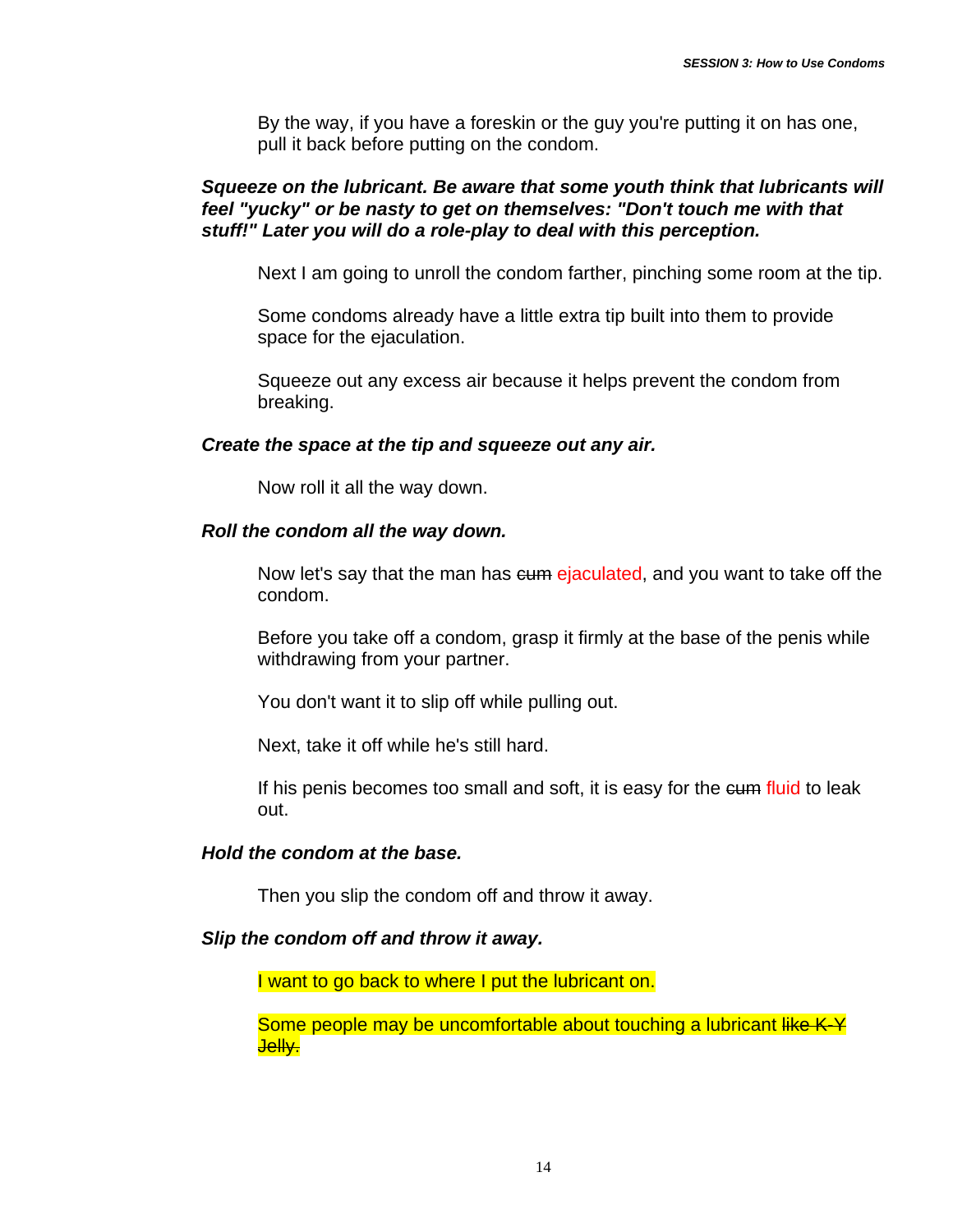*While you talk, take some and put in on your hands and then rub them together.* 

Actuality it feels like a hand cream or like something you could use to massage someone.

Who wants to try it as a hand cream or to massage their arm with it?

*Give some lubricant to anyone who will try it. Check responses.*

Now tell us how that feels.



*Hand out tokens.* 

Now it is everyone's turn to practice putting on a condom.

#### *Assign partners (people sitting next to each other). Remember to have the younger participants try putting the condom on their own hand or a zucchini or banana instead of on a partner.*

First, one person will put the condom on the other person's fingers and then you'll reverse it.

We want both partners to try putting on the male condom.

So put up your hand with the three middle fingers together and have your partner put a condom on your fingers.

Stop after the first person has put on the condom.

#### *Allow time for one partner to have a chance to put on a condom.*

Now we want to give the other partner a chance to practice putting on a male condom, but this time we will make it a little more realistic.

I am going to turn the lights off, and see if you can put the condom on your partner's fingers in the dark.

*Turn the lights off making sure it is fairly dark. Have the second partner put the condom on. (This exercise was created by Drs. Kegeles and Coates as reported in San Francisco.)* 



*Encourage the sharing of tokens.* 

Everyone did a great job.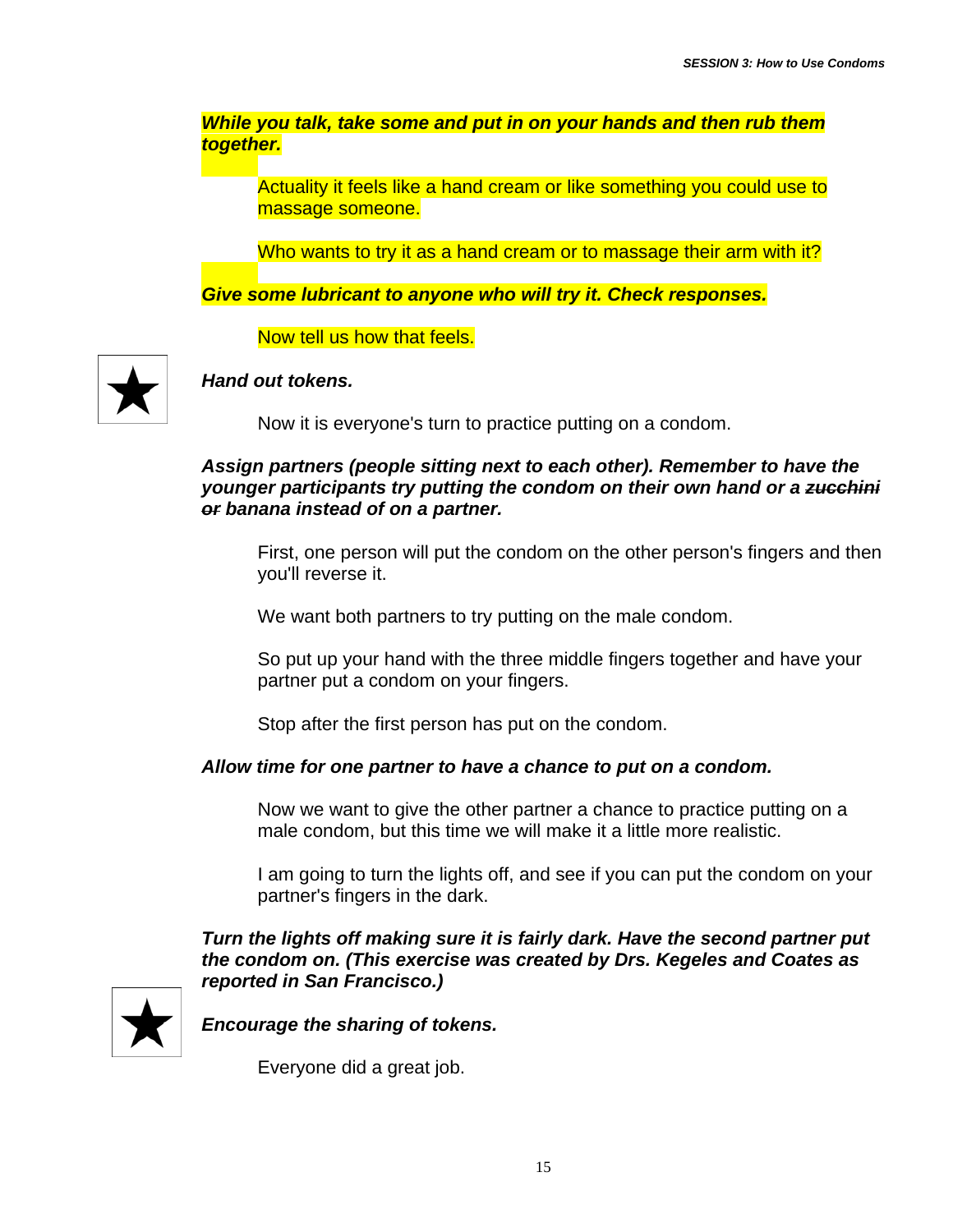How did you feel about putting on a condom under both conditions?

Where are you on the Feeling Thermometer?

#### *Encourage sharing of feelings and reactions.*

I appreciate the way you practiced with the condoms.



Now we are going to do a role-play using a female condom. There is no script for this role-play.

Who will play Edith and who will play Constance?

#### *Select two volunteers.*

Edith, touching a female condom seems "yucky" to you although you have never tried one.

Constance, try to convince Edith that using female condoms is a good way to go.

Constance, take a few moments and see if you can help Edith feel more comfortable about touching the female condom.

While you two role-play the scene, the rest of us will observe.

We will look for what emotions you are showing and how you handle using a lubricant.

#### *Select volunteers.*

You watch the face of Constance, and you watch the face of Edith to see what feelings they are expressing.

You look for emotion in the voice of Constance and you Edith.

You watch the hands of Constance and you watch the hands of Edith. Body language can be a good way to figure out how someone is feeling.



*Ask actors where their Feeling Thermometer levels are before they begin the role-play.*

OK, now let's do the role-play.

*Let the role-play go on for a few minutes, then stop it.*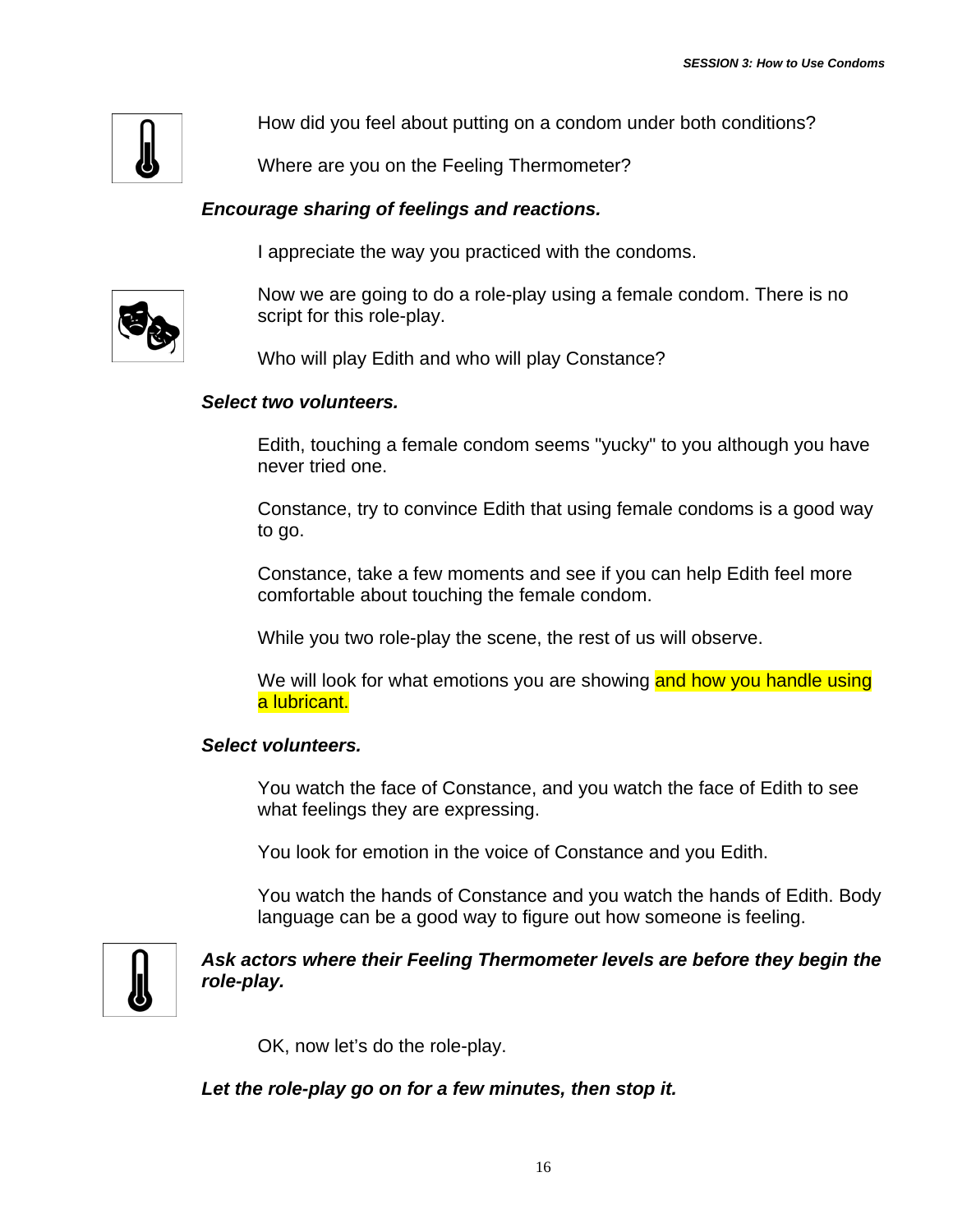That was great!



*Give out tokens.*

Where are your Feeling Thermometers now?

### *Get Feeling Thermometer readings for both actors.*

What did each of you like about how you played that role?

#### *Elicit what aspect each actor liked about their performance.*

What one thing would you do differently in your next role-play?

*Elicit what each actor would have done differently.*

#### *Throughout the discussion that comes up, emphasize the point that it is important to become comfortable with condoms.*

Observers, what feedback can we give our players?

First tell them what you observed about their emotions, body language, eye contact, etc.

Observers, now that you have watched the scene, what did you like about what the actors did, and what would you have done differently?



### *Encourage discussion and share tokens.*

Thank you for your feedback.

Since I want all of you to be really comfortable using both male and female condoms, we're going to practice putting on the female condom by using a plastic model.

*The following exercise may be difficult because of the unfamiliarity of most males and females with the female anatomy. Using the female model will help the participants visualize and then become more comfortable with using a female condom. First, go over the model, pass it around and give proper names to all of the parts. Be sure to turn it in several directions so that participants can see all the parts from different angles. Go slowly and be open and accepting of the questions that will come up.* 

*Use the handout diagram sheets for further clarification.*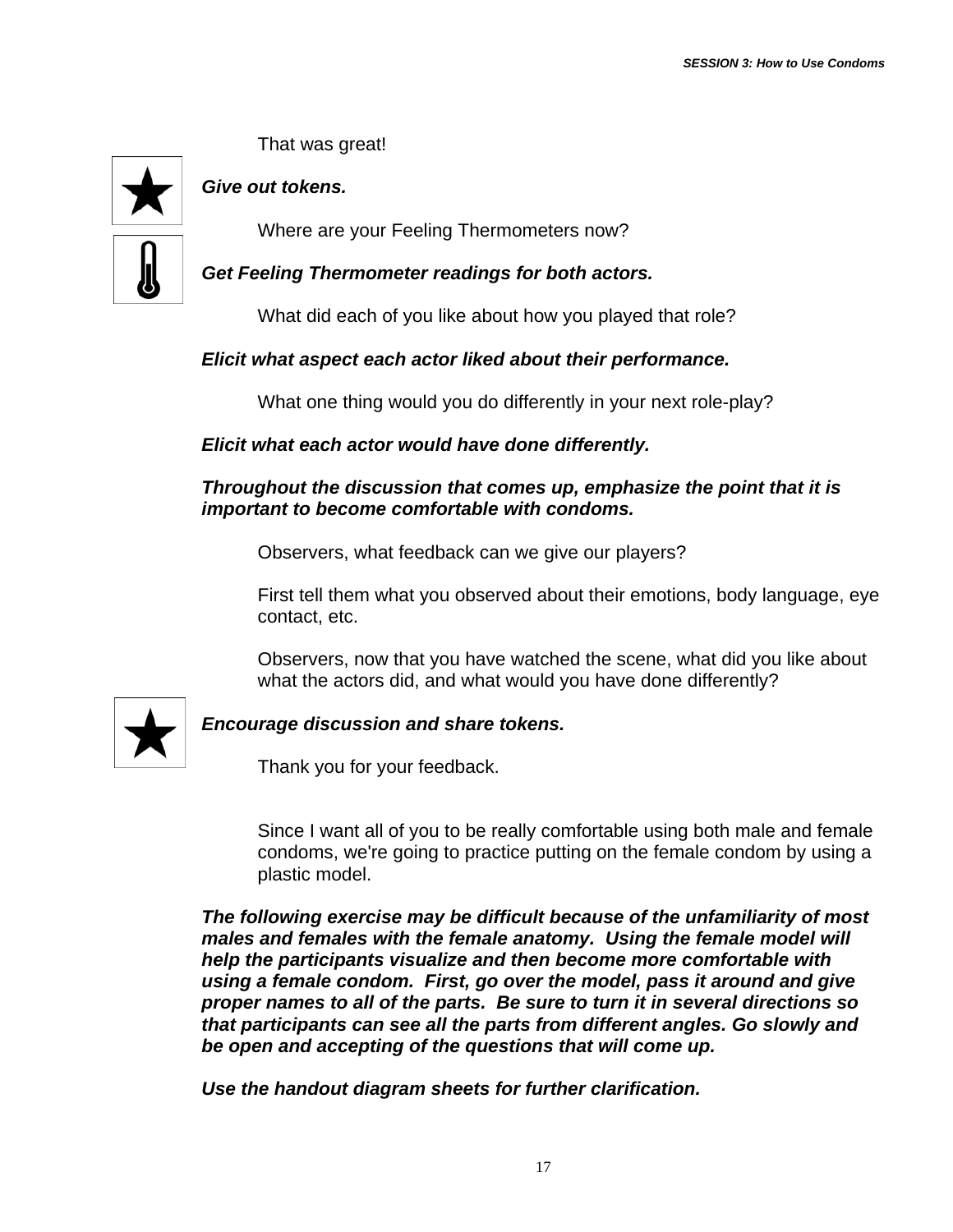Here is a model of a female showing her genital and reproductive areas. To many of us it is a lot more mysterious than a male's anatomy, because it is inside. This model gives us a chance to see what is where and how a female condom can help a girl have safe sex.

Female condoms can also be put in a person's rectum for anal sex.

I will show you first how to use the female condom.

Who wants to help me by holding the model?

Thanks.

Who has seen a female condom before?

OK. Now watch closely while I go through the steps. These steps are the same ones we saw on the female condom cards.

First, rub the outside of the pouch together from the bottom to the top to be sure that the lubrication is spread evenly inside the pouch.

Make sure that the inner ring is at the bottom, closed end of the pouch.

Hold the pouch with the open end hanging down. While holding the outside of the pouch, squeeze the sides of the inner ring with your thumb and middle finger.

Place your index finger between your thumb and your middle finger and keep squeezing the inner ring.

Still squeezing the condom, spread the lips (labia) and insert the squeezed ring.

If it is too slippery to insert, let it go and start over.

Now push the inner ring and the pouch the rest of the way up into the vagina with your finger.

Check to make sure that the inner ring is up just past the pubic bone.

This step may be hard to do on the first or second try because of the lubrication.

Take your time and push it up to where you can feel the bone.

Make sure it is inserted straight (not twisted) into the vagina.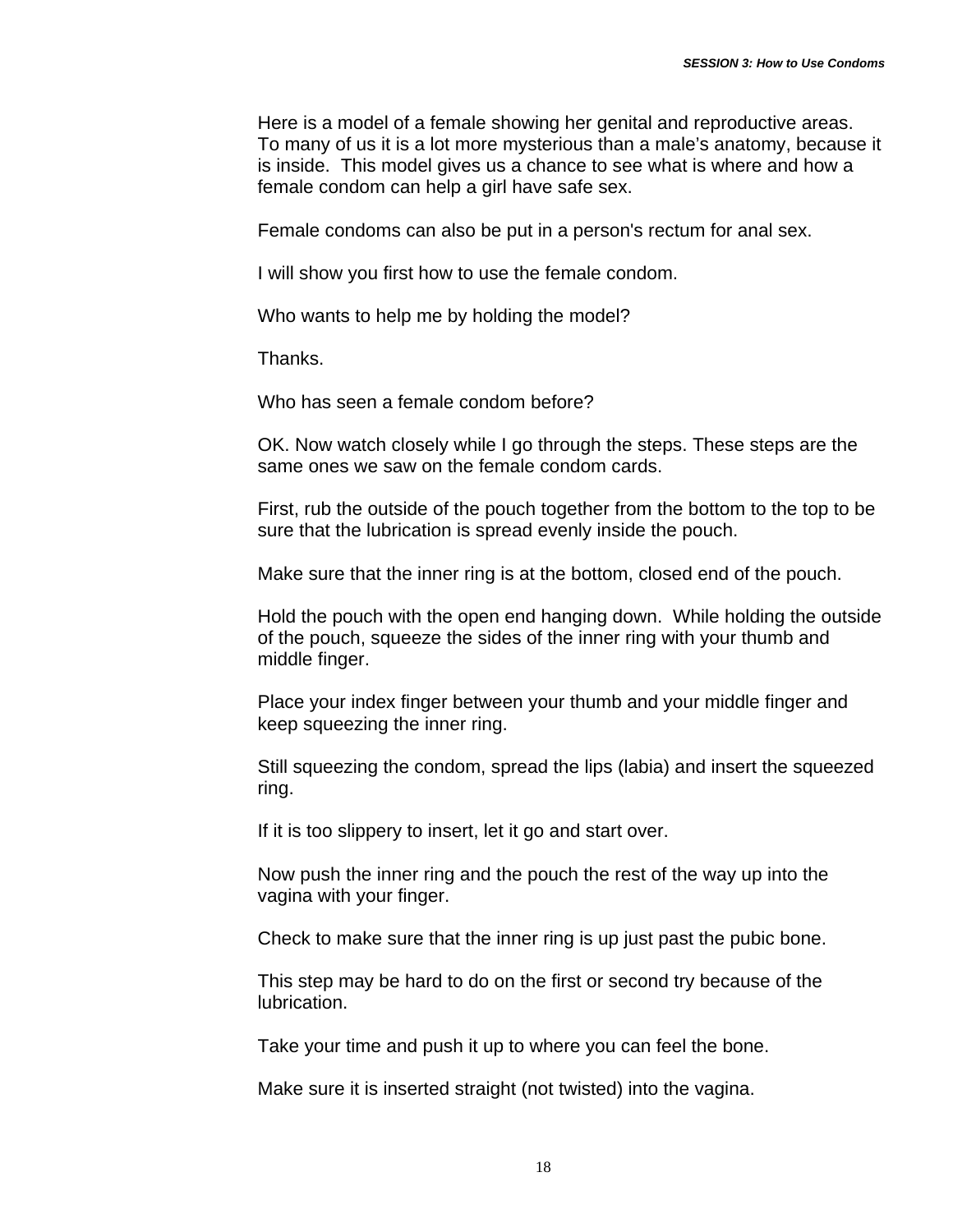It is important that the outside ring lies against the outer lips.

About one inch of the open end will stay outside the body. It may look weird, but this is what keeps you and your partner safe during sex.

OK. Now I want everyone to try inserting the female condom into the model.

#### *Have the group members take turns inserting the female condom. Have extra lubricant available.*



*Encourage the sharing of tokens.* 

You all did a great job! I hope you all feel more comfortable using female condoms now.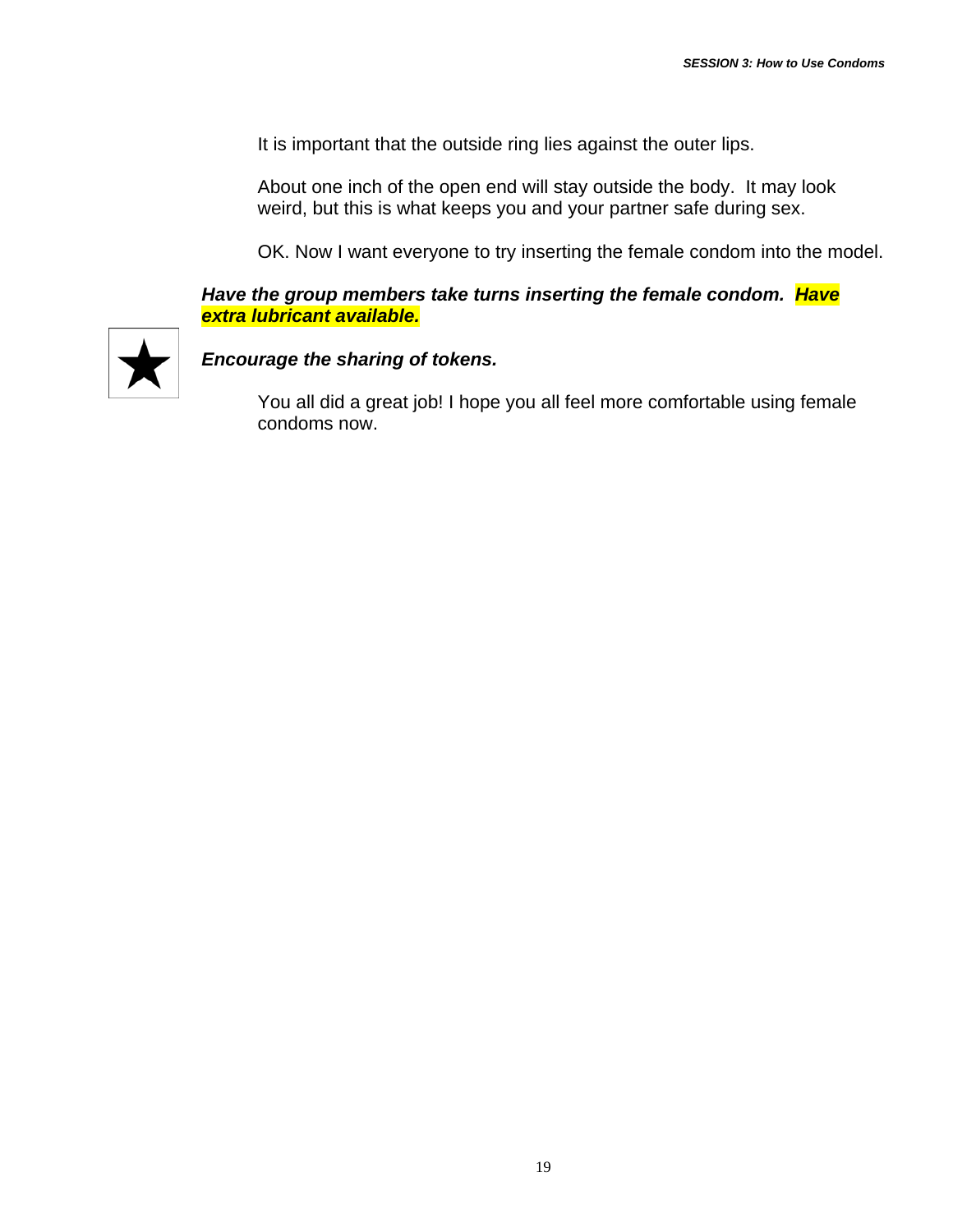# *Exercise 5: Selecting Condoms (20 minutes)*

We need to take some time to talk about selecting condoms because there are many different kinds.

First, the basic rule is to always buy latex because HIV cannot get through them.

HIV can get through lambskin condoms.

You need to find the style of condoms that please you most.

Some condoms have a little tip to hold the eum semen and some do not.

With the tip you don't have to worry about making a little space.

Some condoms are already lubricated.

The lubrication makes entering easier, but some people don't like how it feels.

On some condoms the sheath is smooth and on others it is not supposedly to increase sensitivity and stimulation.

If your condom didn't have a little tip on the end of it and you were worried about not having room for the semen, would it be a good idea to punch a little hole at the end of a condom?

#### *Encourage ideas that will show misconceptions and myths.*

What makes a condom good, and what makes a condom bad?

#### *Encourage ideas that will show misconceptions and myths.*

A bad condom is one that is used, has a hole, is too small, is too old, has been in your wallet for a couple months, or is made of lambskin.

#### *Demonstrate by holding up a condom unrolled and out of the package to show a used one; blow air in one to see if it has a hole; and show a lambskin one marked "X."*

I am going to put a variety of different types on the table.

Each person should take one, open it, and then evaluate it according to the "Condom Rating Sheet."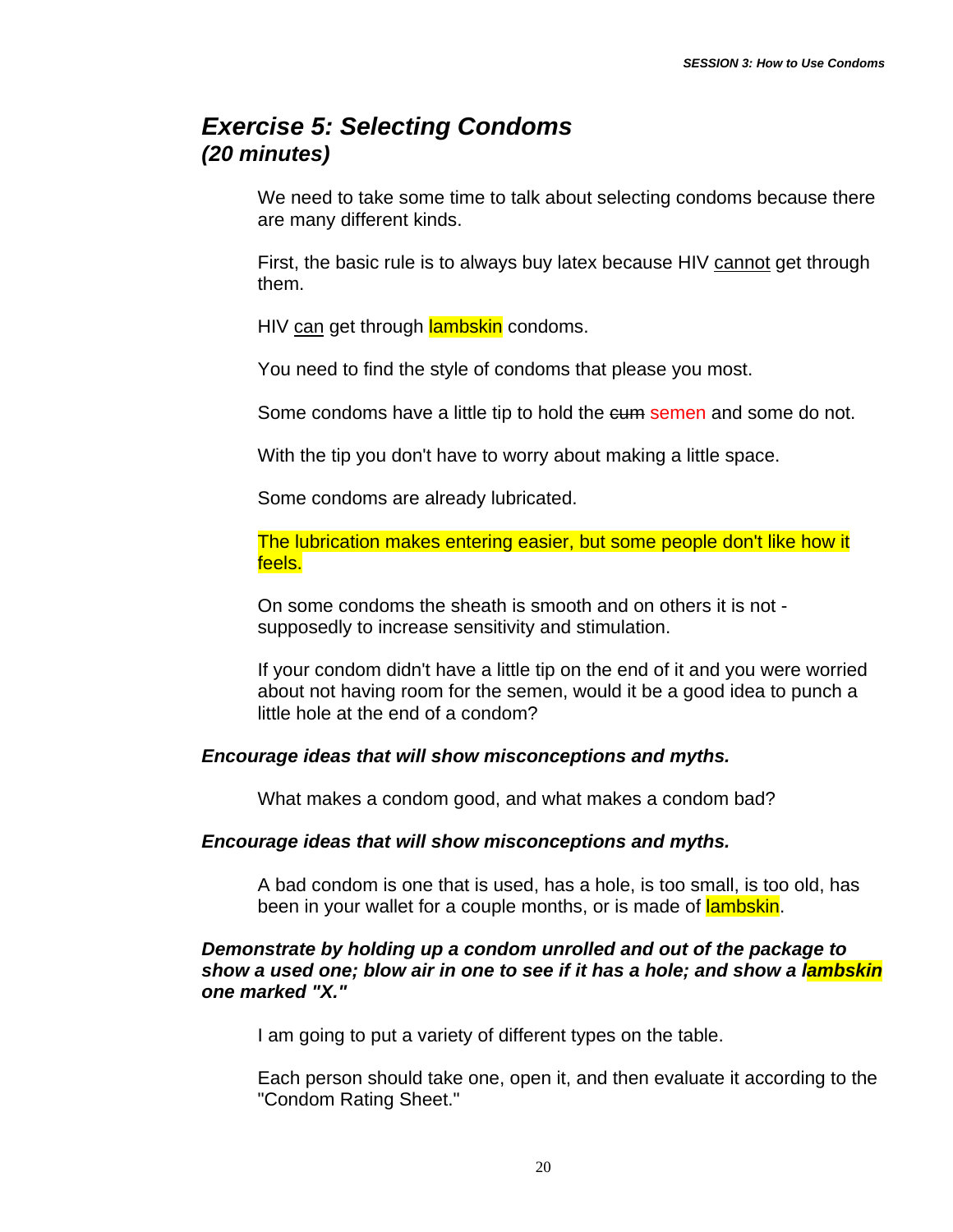*Hand out the "CONDOM RATING SHEET" (see end of session) and go over it.*

Start your condom evaluation!

*Allow five minutes for the participants to evaluate the condom. Then have them report on their evaluations.*

Who'll start first and tell us what they thought?

#### *Go around and have each member report.*

That was very good.

Take the condoms that are left and practice with them between now and the next session.

You have done a great job today.

How are you feeling on the Feeling Thermometer?



*Encourage sharing and discuss.* 

You've all been great today!

*Point out the homework for Session 4 in the workbook.* 

Between now and the next session, do the homework for Session 4.

Now go around and tell the person on your right something you liked that they said or did today. Let's go around and give some tokens to each other.



#### *Encourage sharing of tokens.*

Our next meeting will be held on \_\_\_\_\_\_\_\_ at \_\_\_\_\_\_\_\_.

Remember, one of our ground rules is to agree to come one more time.

We hope to see you then!

#### **END OF SESSION 3**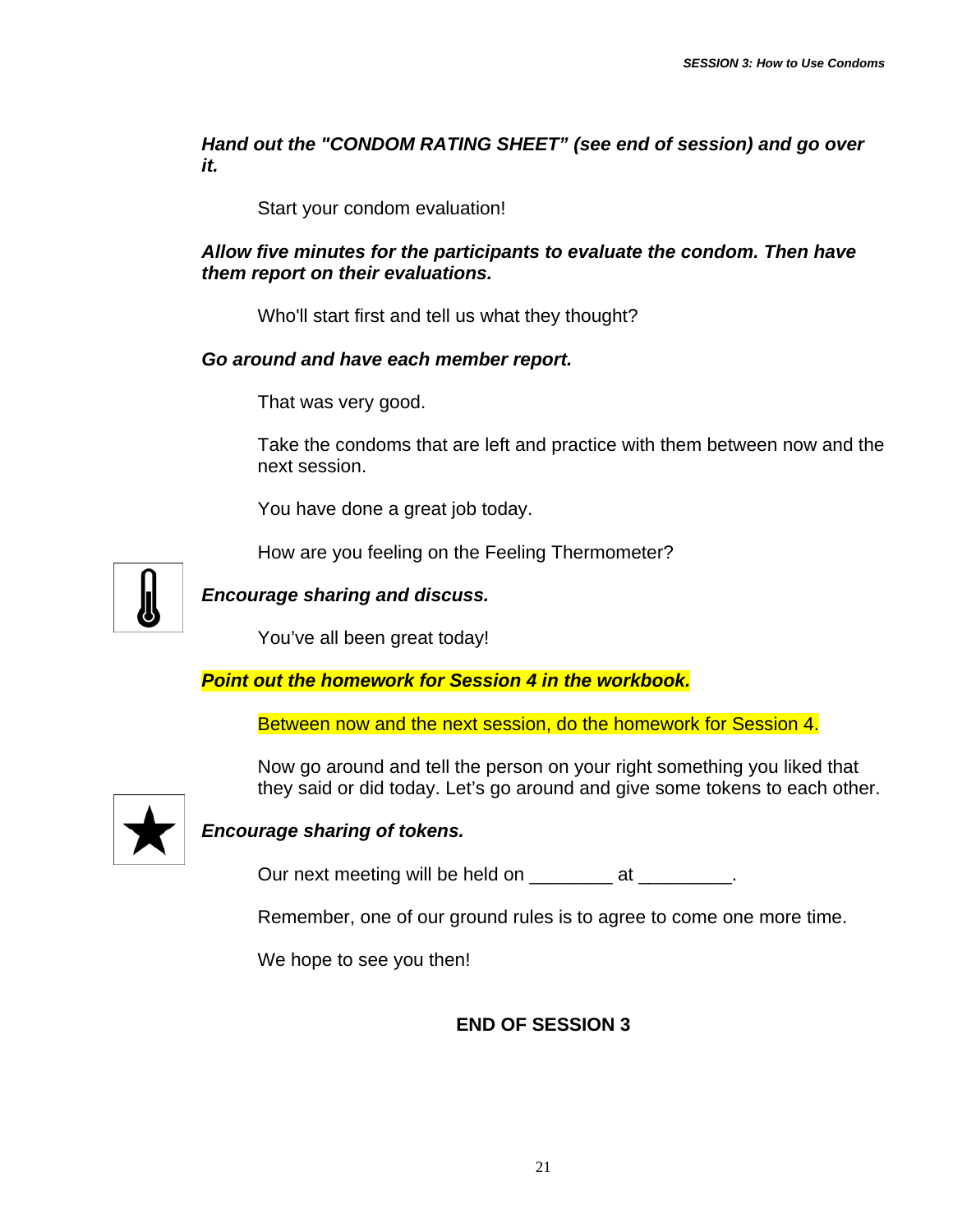# **Goals of Street Smart**

- 1. Practice safer sex.
- 2. Get in touch with your feelings.
- 3. Get rid of thoughts that are self-defeating.
- 4. Take control of your life.
- 5. Feel confident about your ability to act safe.
- 6. Know where to go when you are in trouble and need help.
- 7. Know your own patterns of risk.
- 8. Make friends who can help you to stay safer.
- 9. Have fun while changing behaviors.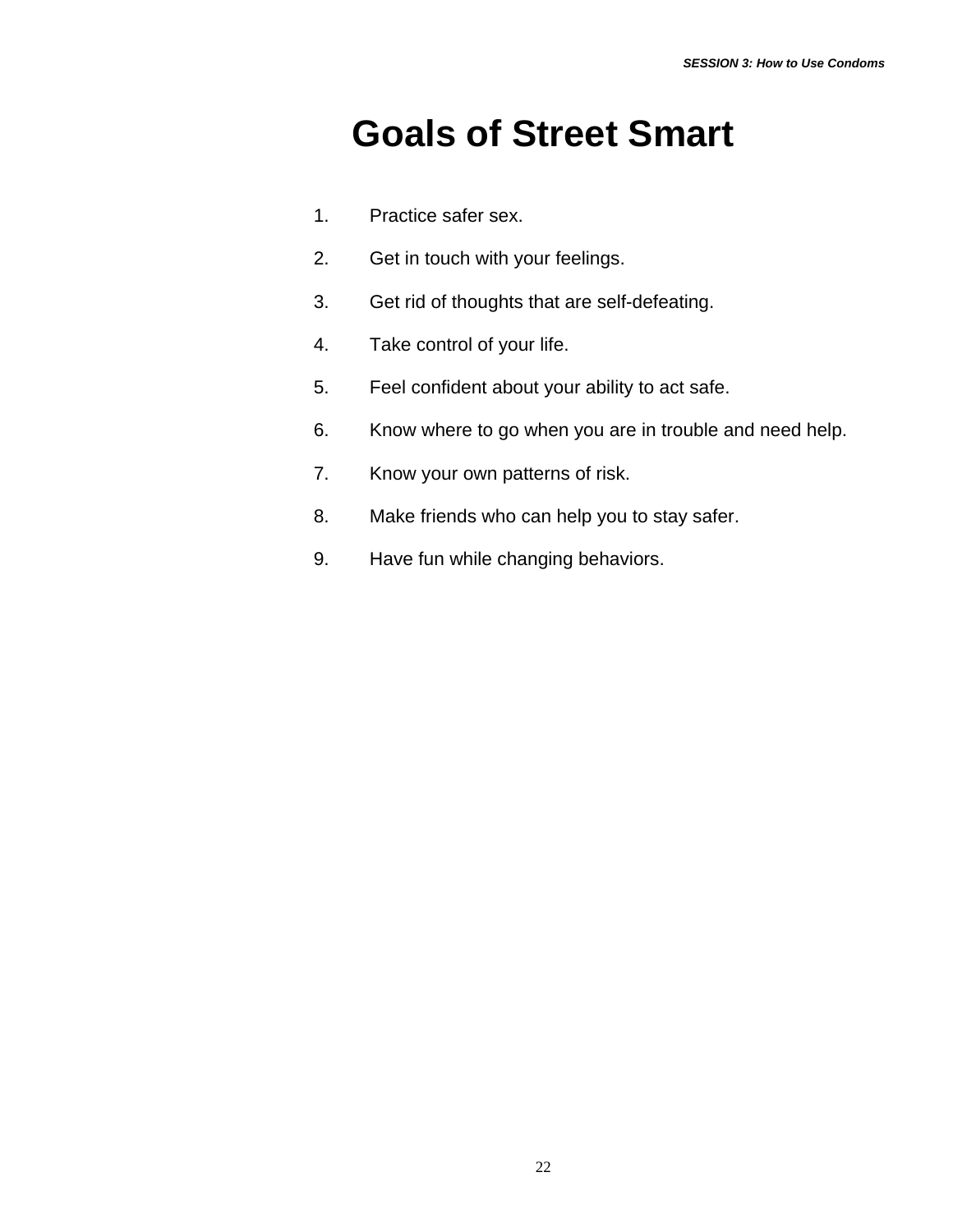# **Feeling Thermometer**

| Level                           | Triggers (Situations, People,<br>Places, Feelings, Things) |  |  |
|---------------------------------|------------------------------------------------------------|--|--|
| Very uncomfortable<br>100       |                                                            |  |  |
| <b>Uncomfortable</b><br>75      |                                                            |  |  |
| <b>Mildly Comfortable</b><br>25 |                                                            |  |  |
| Very comfortable<br>$\bf{0}$    |                                                            |  |  |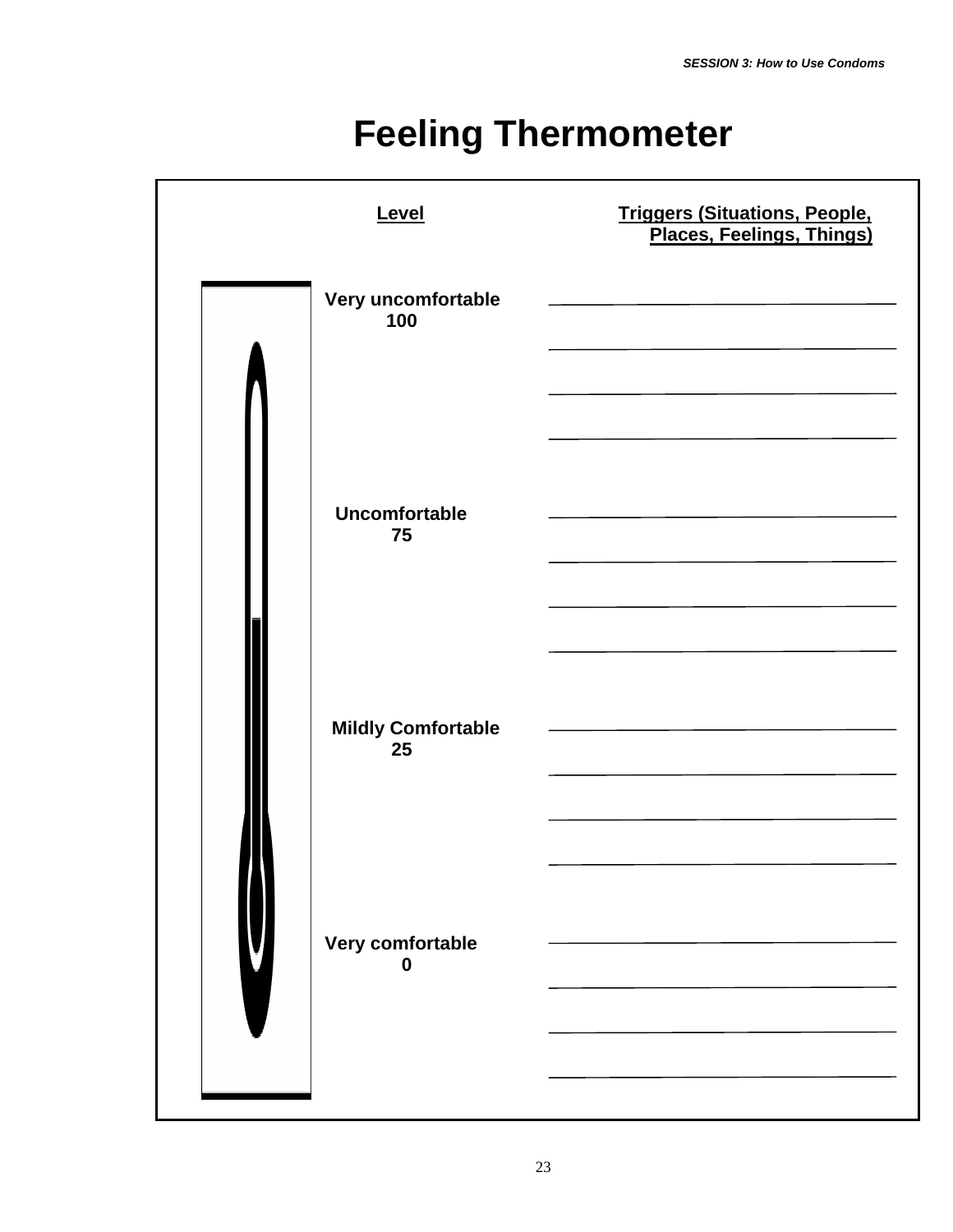# **Ground Rules**

- 1. Keep confidentiality. What you say is yours what you hear is theirs.
- 2. Ask questions there are no stupid questions.
- 3. If you are going to be in the group, be involved.
- 4. Don't judge others accept group members as you would want to be accepted.
- 5. Agree to come "one more time" if you think you want to quit, give it a second chance.
- 6. Don't come if you are high from drugs or alcohol.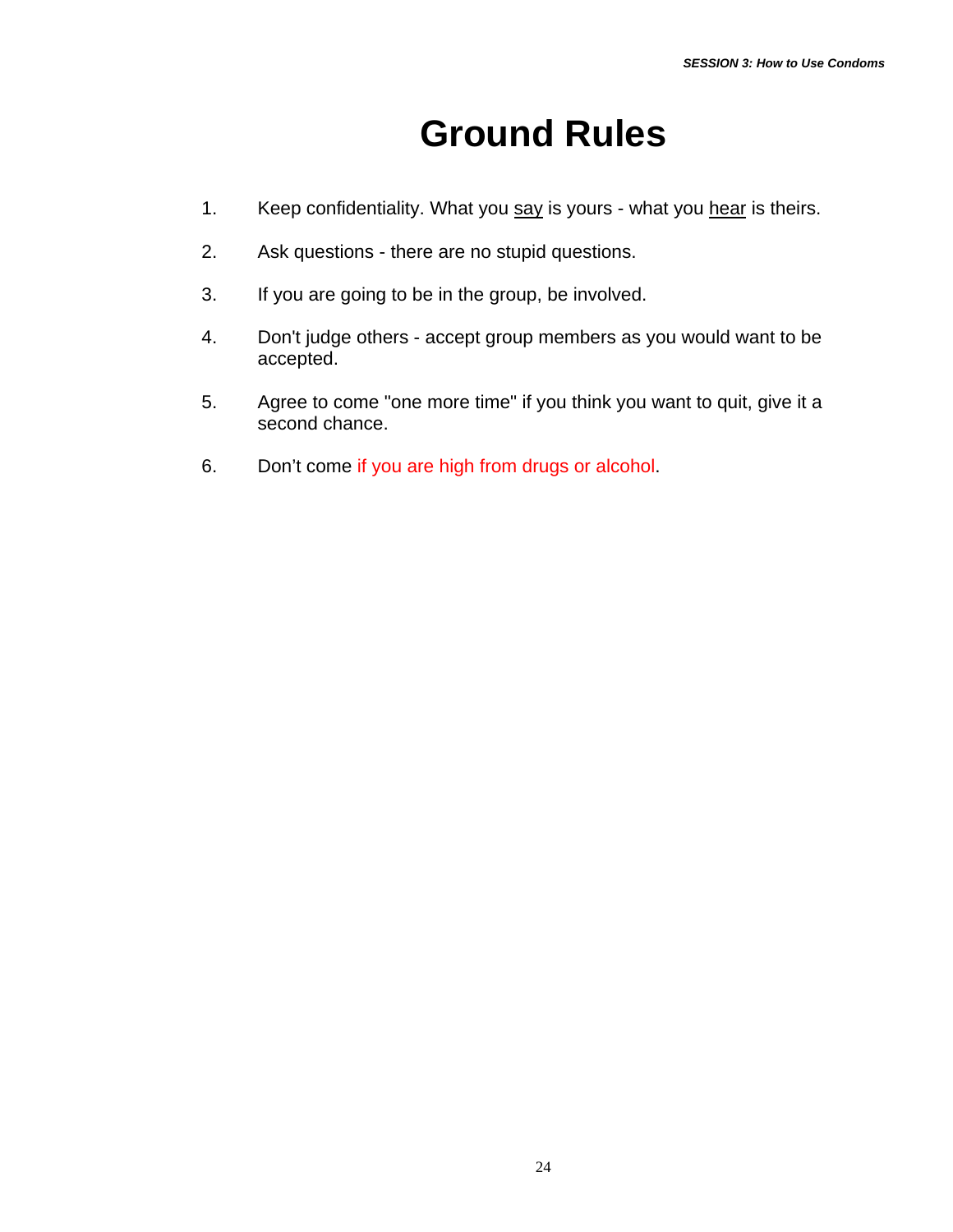# **Male Condom Cards**

**(not in correct order, one line to a card)**

**Loss of erection** 

 **Roll condom on** 

 **Ejaculation** 

 **Leave room at tip & squeeze air out** 

 **Sexual arousal** 

 **Intercourse** 

 **Erection** 

 **Partial loss of erection** 

 **Withdraw the penis** 

 **Relaxation** 

 **Hold onto the rim** 

**Dab lubricant on penis or inside tip of condom**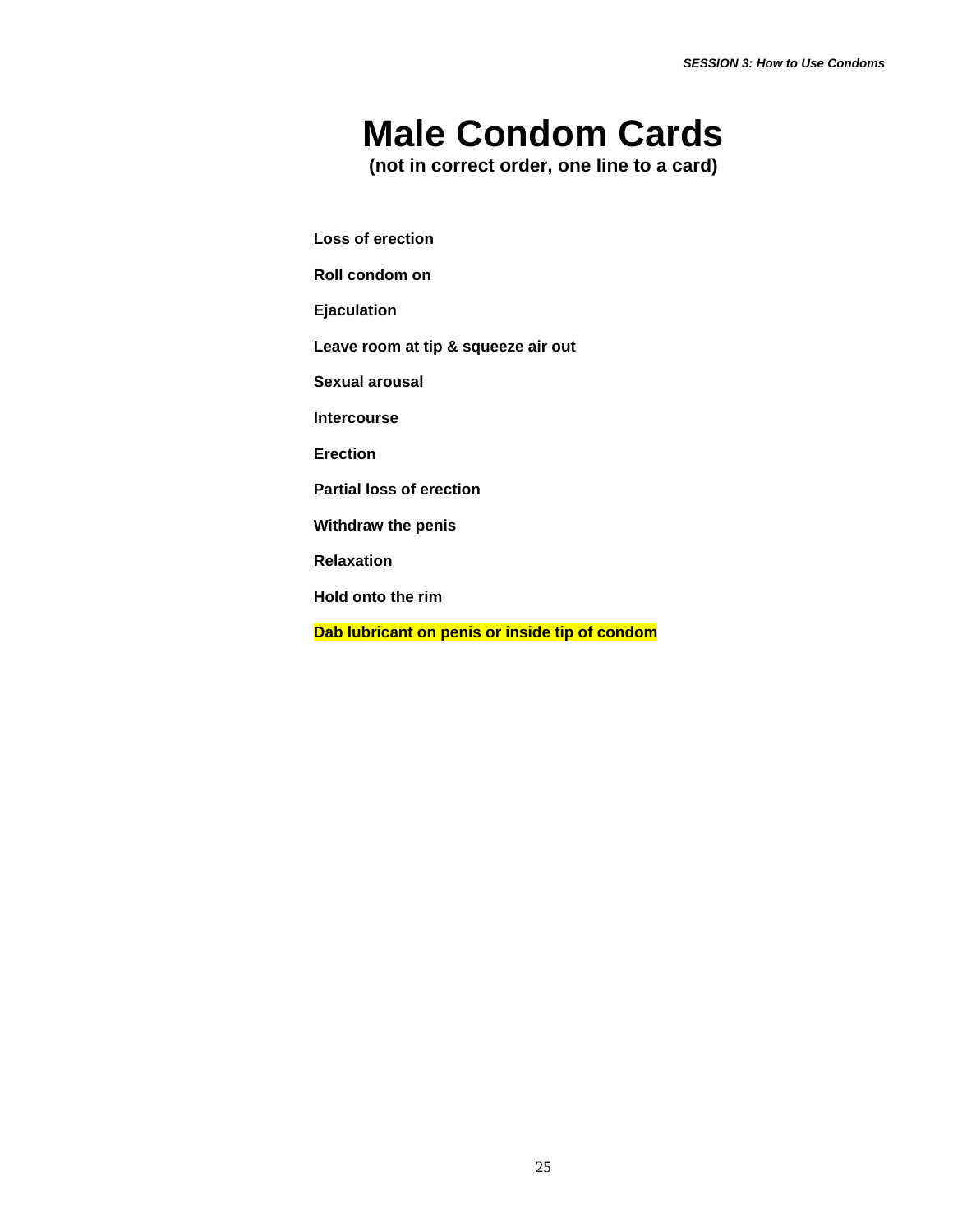# **Using a Male Condom**

#### **Putting on a condom**

**(Buy latex only because lambskin lets HIV through)** 

- **1. Open the package carefully.**
- **2. Put a drop of water-based lubricant inside the tip of the condom.**
- **3. Roll down 1/2 inch of condom.**
- **4. Put the rubber condom against the head of the hard penis. (If the penis is uncircumcised, pull back the foreskin first.)**
- **5. Squeeze any air out of the tip of the rubber condom rubber.**
- **6. Roll the rubber condom all the way down to the base of the penis.**
- **7. Gently smooth out any extra air.**

#### **Taking off a condom**

- **1. Pull out gently while the penis is still hard.**
- **2. Hold the condom at the base of the penis while pulling out so the rubber condom doesn't leak or fall off.**
- **3. Starting at the base, roll the rubber off carefully so the cum semen doesn't spill.**
- **4. Throw the condom away. (Never use a condom twice.)**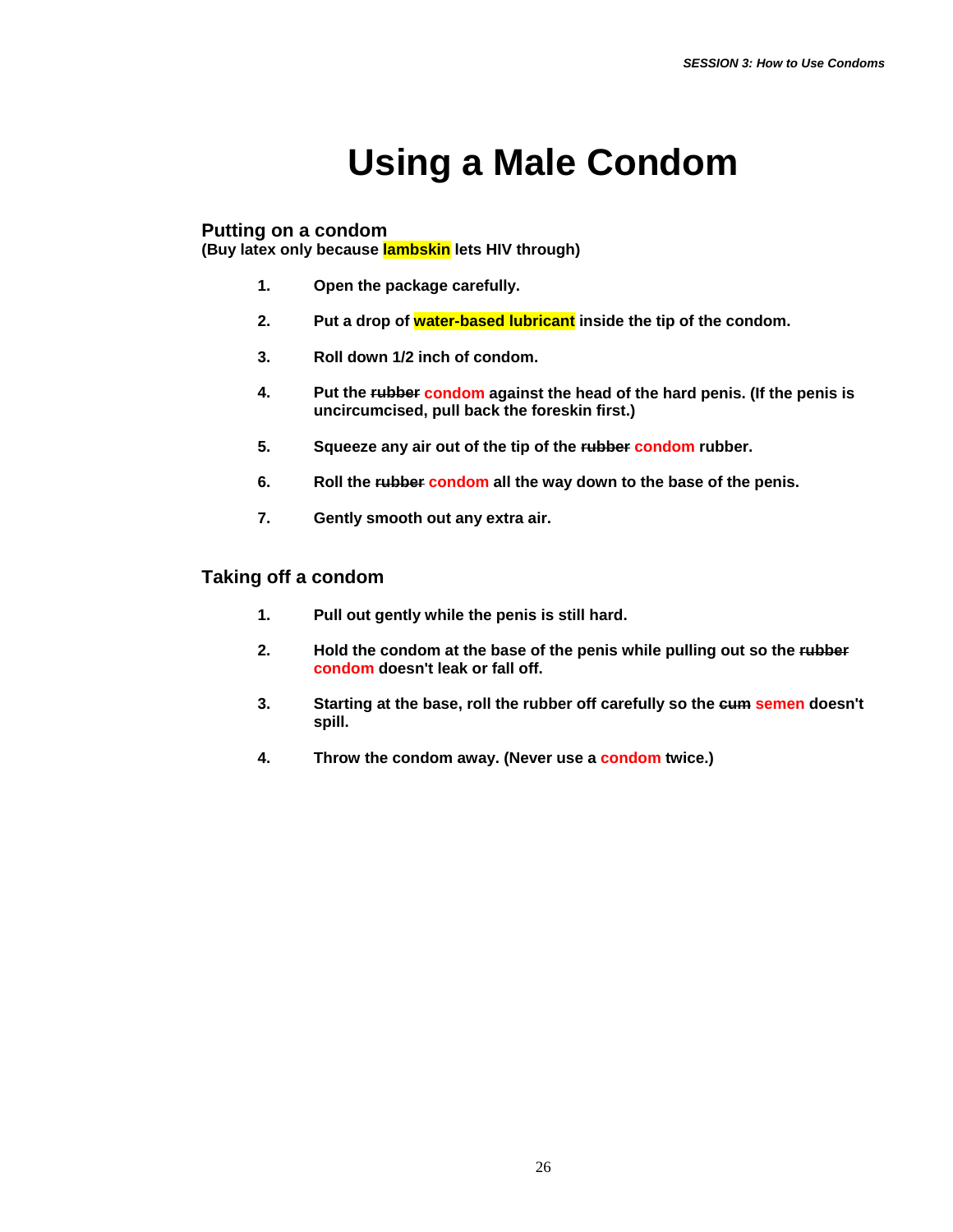# **Female Condom Cards**

(not in correct order, one line to a card)

Still squeezing the condom, spread the lips (labia) and insert the squeezed ring.

Hold the pouch with the open end hanging down.

Before sex, make sure that the female condom is inserted straight (not twisted) into the vagina. The outside ring should lie against the outer lips. About one inch of the open end will stay outside the body.

Be sure the inner ring is at the bottom, closed end of the pouch.

Remove female condom by squeezing and twisting the outer ring to keep semen inside the pouch.

While holding the outside of the pouch, squeeze the sides of the inner ring together with your thumb and middle finger.

Rub the outside of the pouch together from the bottom to the top to evenly spread lubrication inside the pouch.

Place your index finger between your thumb and middle finger and keep squeezing the inner ring.

Throw into trashcan pit latrine or rubbish bin.

Check to make sure that the inner ring is up just past the pubic bone. About one inch of the open end will stay outside the body.

Pull out gently.

Intercourse.

Now push the inner ring and the pouch the rest of the way up into the vagina with your finger.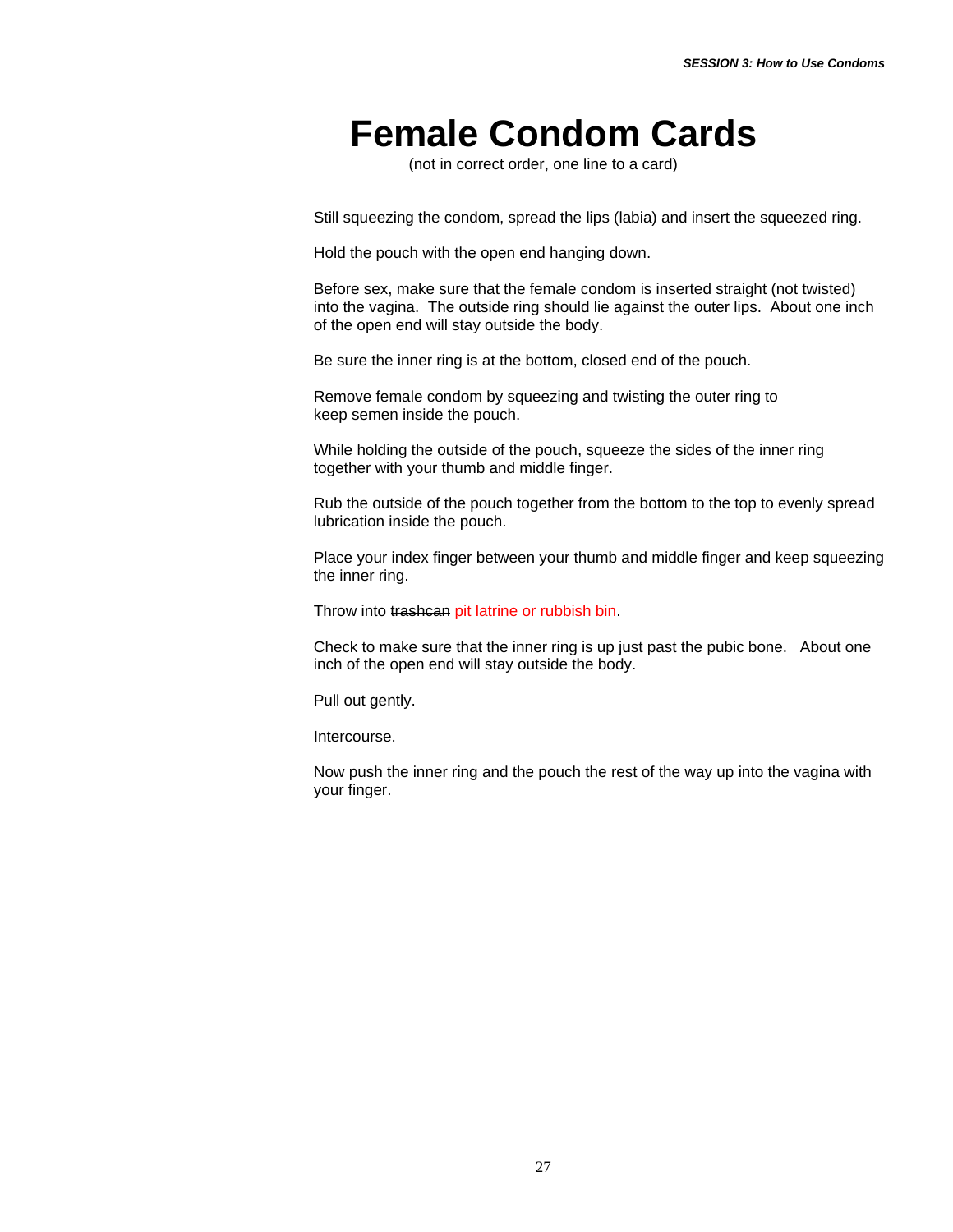# **Using a Female Condom**

#### **Putting in a female condom**

- 1. Locate notch in upper right hand corner and tear open packet.
- 2. Rub the outside of the pouch together from the bottom to the top to evenly spread lubrication inside the pouch.
- 3. Find a comfortable position- like standing with one foot on a chair or sit with knees apart or squat down.
- 4. Be sure the inner ring is at the bottom, closed end of the pouch.
- 5. Hold the pouch with the open end hanging down.
- 6. While holding the outside of the pouch, squeeze the sides of the inner ring together with your thumb and middle finger.
- 7. Place your index finger between your thumb and middle finger and keep squeezing the inner ring.
- 8. Still squeezing the condom, spread the lips (labia) and insert the squeezed ring.
- 9. Now push the inner ring and the pouch the rest of the way up into the vagina with you finger.
- 8. Check to make sure that the inner ring is up just past the pubic bone. About one inch of the open end will stay outside the body.
- 9. Before sex, make sure that the female condom is inserted straight (not twisted) into the vagina. The outside ring should lie against the outer lips. About one inch of the open end will stay outside the body.
- 10. Use your hand to guide the penis into the pouch.
- 11. Intercourse. You may notice that the female condom moves around during sex. Side-to-side movement of the outer ring is normal. If you find that the female condom is riding on the penis and slipping up into the vagina, you can add lubricant to the penis or to the inside of the pouch.

#### **Removing the female condom**

- 1. Remove female condom by squeezing and twisting the outer ring to keep semen inside the pouch.
- 2. Pull out gently.
- 3. Throw into rubbish bin or pit latrine. Do not flush and do not reuse.